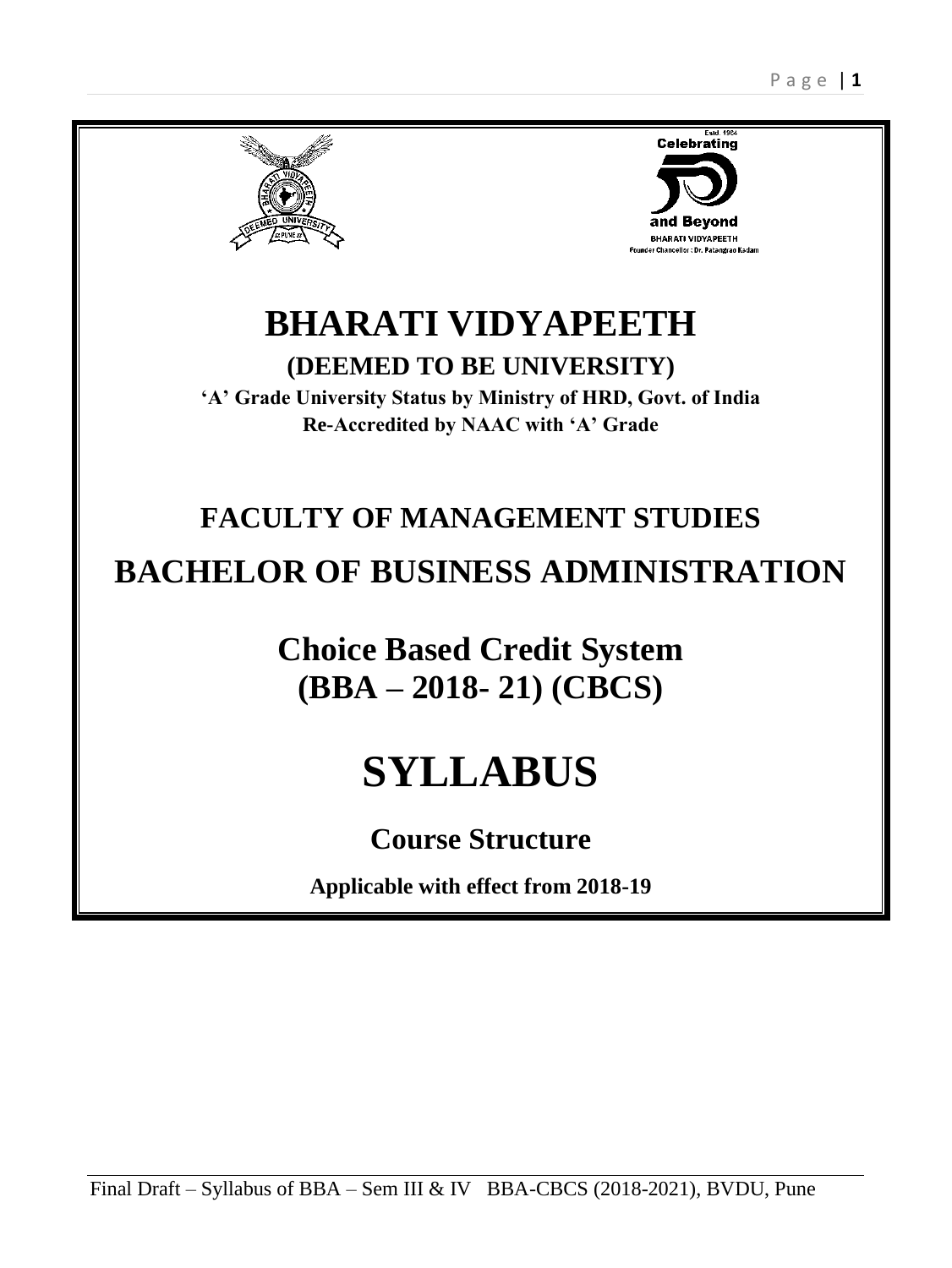## **Bharati Vidyapeeth**

## **[ Deemed to be University],**

## **Pune**

## **Faculty of Management Studies**

## **Bachelor of Business Administration Programme (BBA)**

**Revised Course Structure** 

**(To be effective from 2018-2021)**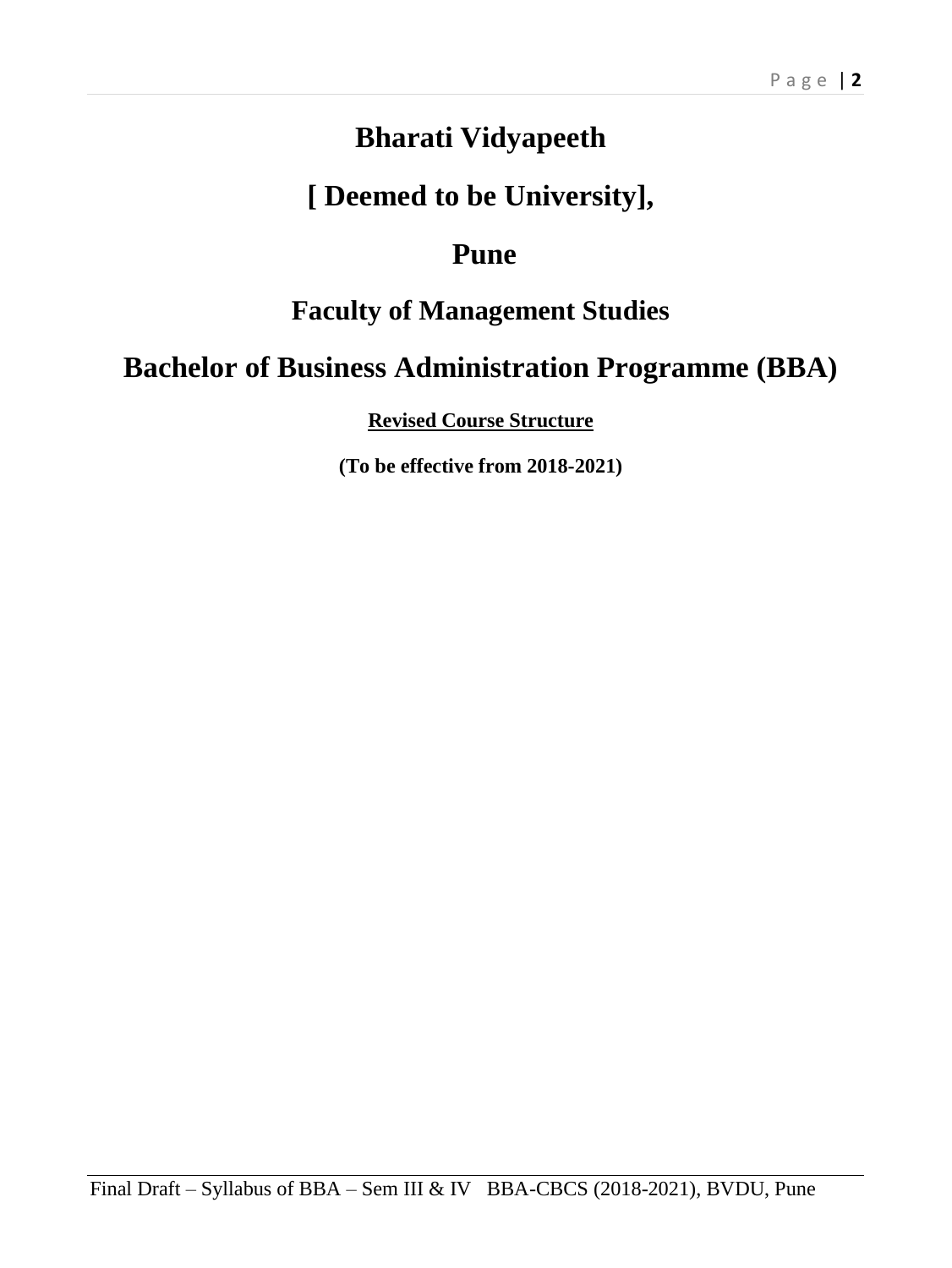## **BBA Program Structure 2018-21. (As per UGC guidelines – template for BBA – 136 credits)**

| <b>Semester I</b> |                |                                                                                  |                                    | <b>Semester II</b>         |      |                |                                                                                                    |                              |                            |
|-------------------|----------------|----------------------------------------------------------------------------------|------------------------------------|----------------------------|------|----------------|----------------------------------------------------------------------------------------------------|------------------------------|----------------------------|
| Code              |                | <b>Course Title</b>                                                              | $\mathbf{C}\mathbf{r}$<br>edi<br>t | Examin<br>ation<br>Pattern | Code |                | <b>Course Title</b>                                                                                | $\mathbf C$<br>re<br>di<br>t | Exami<br>nation<br>Pattern |
| 101               | <b>AECC</b>    | <b>Business English</b><br>Communication.                                        | $\overline{4}$                     | UE &<br>IA                 | 201  | <b>AECC</b>    | Environmental<br>Science                                                                           | $\overline{2}$               | <b>CCA</b>                 |
| 102               | $\overline{C}$ | <b>Business</b><br>Organization &<br>Systems                                     | $\overline{4}$                     | UE &<br>IA                 | 202  | $\mathbf C$    | Principles of<br>Management                                                                        | $\overline{4}$               | UE &<br>IA                 |
| 103               | $\overline{C}$ | Micro<br>Economics                                                               | $\overline{4}$                     | UE &<br>IA                 | 203  | $\overline{C}$ | Macro<br>Economics                                                                                 | $\overline{4}$               | UE &<br>IA                 |
| 104               | $\overline{C}$ | <b>Business</b><br>Accounting.                                                   | $\overline{4}$                     | UE &<br>IA                 | 204  | $\mathbf C$    | Management<br>Accounting                                                                           | $\overline{4}$               | UE $\&$<br>IA              |
| 105               | $\overline{C}$ | Foundations of<br>Mathematics and<br><b>Statistics</b>                           | $\overline{4}$                     | UE $\&$<br>IA              | 205  | $\overline{C}$ | <b>Business</b><br><b>Statistics</b>                                                               | $\overline{4}$               | UE &<br>IA                 |
| 106               | <b>GE</b>      | Community<br>Work $- I$<br>Career & Life<br><b>Skills</b><br>Waste<br>management | $\overline{2}$                     | <b>CCA</b>                 | 206  | <b>GE</b>      | Community<br>Work – II<br>Swachha<br>Bharat Abhiyan<br><b>Smart Cities</b><br>Sectoral<br>Analysis | $\overline{2}$               | <b>CCA</b>                 |
|                   |                | Total Credits $\rightarrow$                                                      | 22                                 |                            |      |                |                                                                                                    | 20                           |                            |

#### **BBA – Sem I and Sem II w.e.f 2018-19**

#### **Courses Types**

- AECC / SEC Ability Enhancement Compulsory Course / Skill Enhancement Course ( Lab / Practical / Demo etc )
- $\triangleright$  C Core Course Compulsory for BBA Discipline
- $\triangleright$  GE Generic Elective Open Elective / Interdisciplinary
- $\triangleright$  DSE Discipline Specific Elective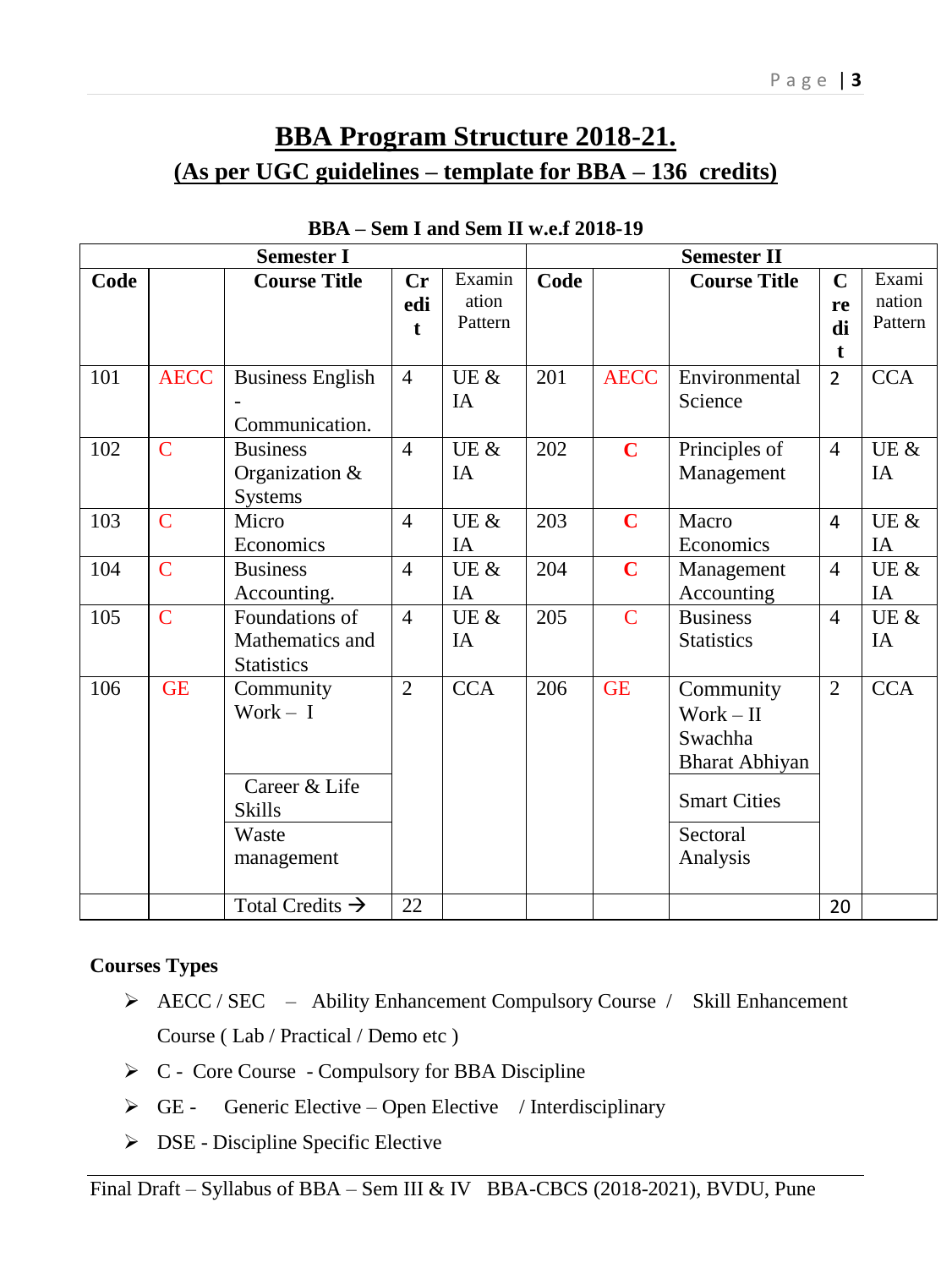#### **Exam Evaluation Pattern**

- CCA Comprehensive Continuous Assessment
- $\triangleright$  UE University Evaluation
- $\triangleright$  IA Internal Assessment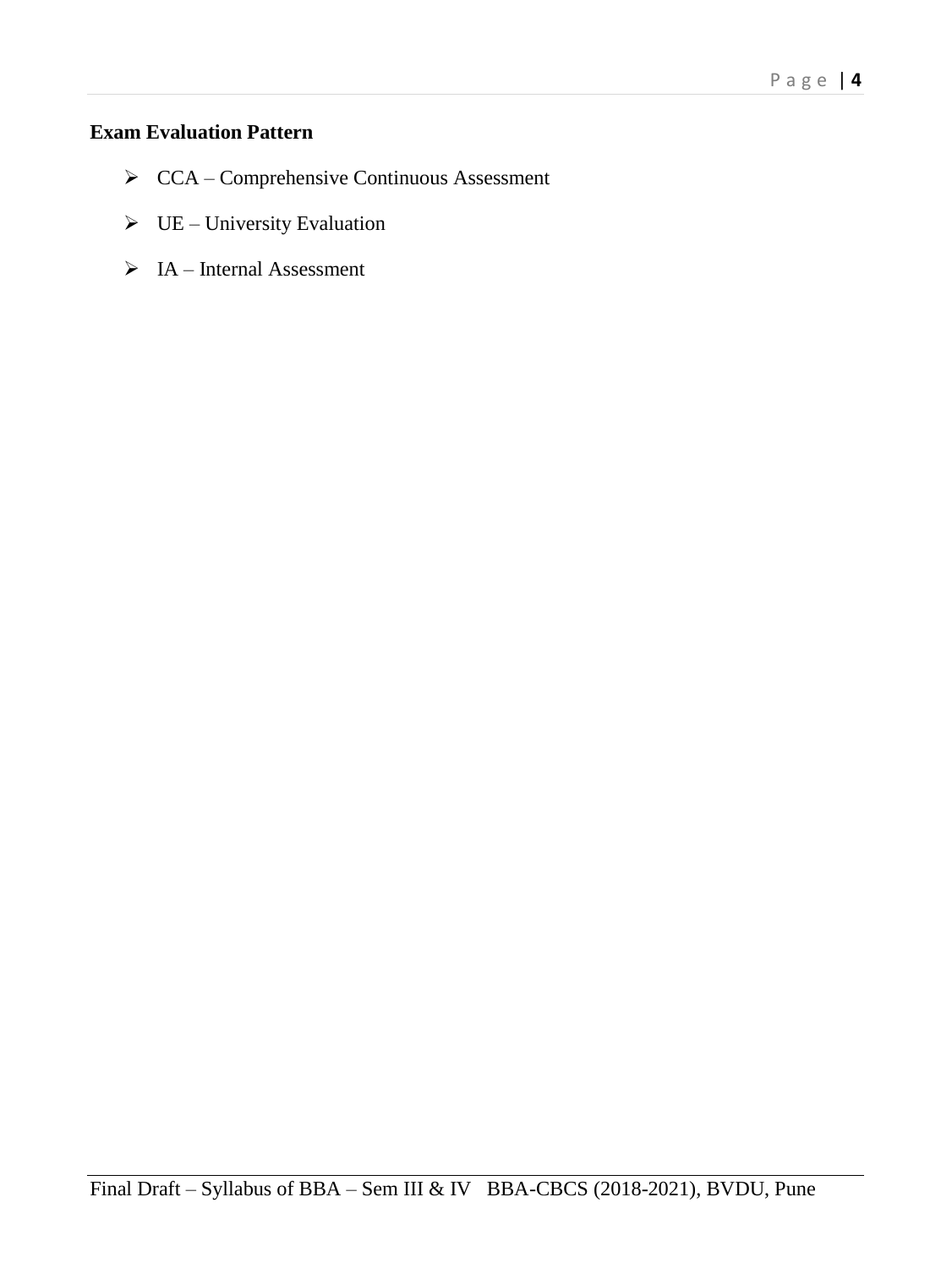#### **BBA Program Structure 2018-21.**

#### **(as per UGC guidelines – template for BBA – 136 credits)**

#### **BBA – Sem III and Sem IV w.e.f 2018-21**

| <b>Semester III</b> |                |                                                                              |                                         | <b>Semester IV</b>                 |      |             |                                                                                       |                               |                            |
|---------------------|----------------|------------------------------------------------------------------------------|-----------------------------------------|------------------------------------|------|-------------|---------------------------------------------------------------------------------------|-------------------------------|----------------------------|
| Code                |                | <b>Course Title</b>                                                          | $\mathbf C$<br>re<br>di<br>$\mathbf{t}$ | Exam<br>inatio<br>n<br>Patter<br>n | Code |             | <b>Course Title</b>                                                                   | $\mathbf C$<br>re<br>di<br>t. | Exami<br>nation<br>Pattern |
| 301                 | <b>SEC</b>     | Computer<br>Applications for<br><b>Business</b> (Theory<br>$-3 &$ Lab $-2$ ) | $\overline{4}$                          | <b>CCA</b>                         | 401  | <b>SEC</b>  | Enhancing<br>Personal &<br><b>Professional Skills</b><br>(Theory - $3 &$ Lab<br>$-2)$ | 4                             | <b>CCA</b>                 |
| 302                 | $\mathbf C$    | Organizational<br>Behavior.                                                  | $\overline{4}$                          | <b>UE</b><br>$&$ IA                | 402  | $\mathbf C$ | Human Resource<br>Management                                                          | $\overline{4}$                | UE &<br>IA                 |
| 303                 | $\overline{C}$ | Principles of<br>Marketing.                                                  | $\overline{4}$                          | <b>UE</b><br>$&$ IA                | 403  | $\mathbf C$ | International<br><b>Business</b>                                                      | 4                             |                            |
| 304                 | $\overline{C}$ | Introduction to<br>Financial<br>Management                                   | $\overline{4}$                          | <b>UE</b><br>& IA                  | 404  | $\mathbf C$ | <b>Business Research</b>                                                              | $\overline{4}$                | UE &<br>IA                 |
| 305                 | $\mathbf C$    | Entrepreneurship<br>Development                                              | $\overline{4}$                          | <b>UE</b><br>& IA                  | 405  | $\mathbf C$ | <b>Business Laws.</b>                                                                 | $\overline{\mathcal{A}}$      | UE &<br>IA                 |
| 306                 | <b>GE</b>      | Community<br>Work<br>Start-up<br>Management<br>Agro Tourism                  | 3                                       | <b>CCA</b>                         | 406  | <b>GE</b>   | Community<br>Work<br><b>Basics of Taxation</b><br>Yoga - I                            | 3                             | <b>CCA</b>                 |
|                     |                | Total Credits $\rightarrow$                                                  | 23                                      |                                    |      |             |                                                                                       | 23                            |                            |

#### **Courses Types**

- AECC/SEC Ability Enhancement Compulsory Course / Skill Enhancement Course ( Lab / Practical / Demo etc )
- $\triangleright$  C Core Course Compulsory for BBA Discipline
- $\triangleright$  GE Generic Elective Open Elective / Interdisciplinary
- DSE Discipline Specific Elective

#### **Exam Evaluation Pattern**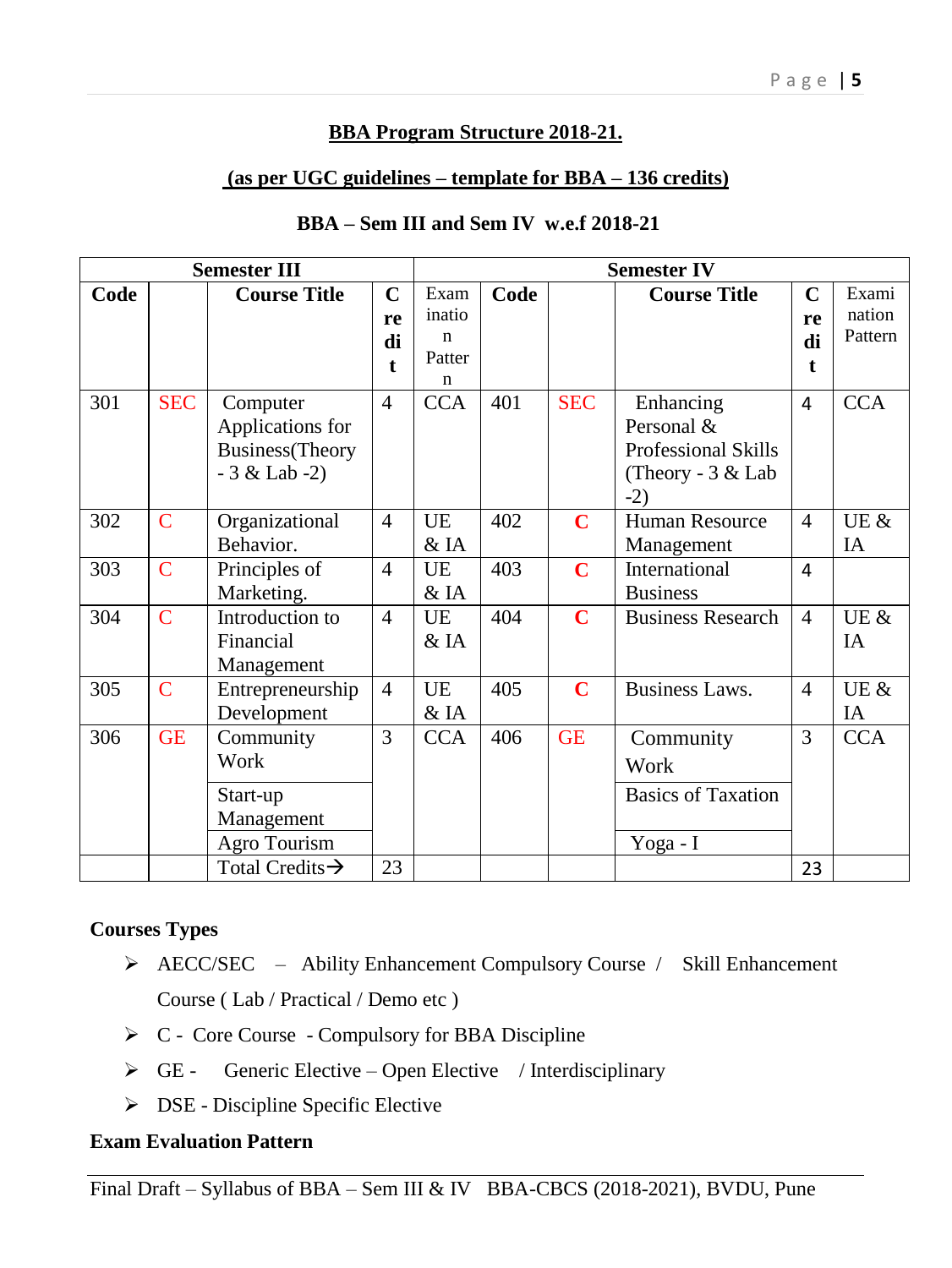- CCA Comprehensive Continuous Assessment
- $\triangleright$  UE University Evaluation
- $\triangleright$  IA Internal Assessment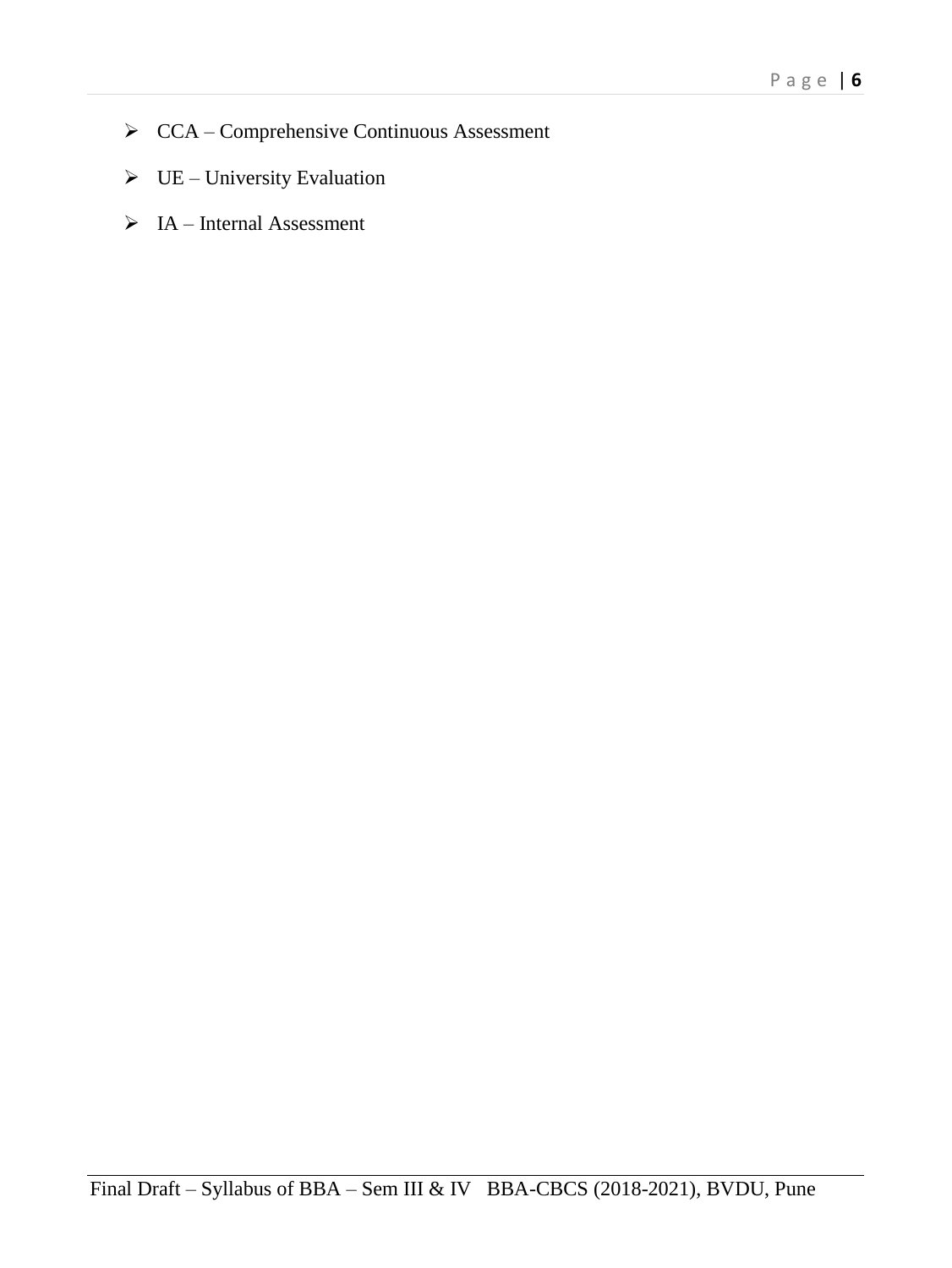#### **BBA Program Structure 2018-21.**

#### **(as per UGC guidelines – template for BBA – 136 credits)**

#### **BBA – Sem V and Sem VI w.e.f 2018-21**

| <b>Semester V</b> |                |                                                                                                                     |                           | <b>Semester VI</b>         |          |                         |                                                                                      |                                     |                                           |
|-------------------|----------------|---------------------------------------------------------------------------------------------------------------------|---------------------------|----------------------------|----------|-------------------------|--------------------------------------------------------------------------------------|-------------------------------------|-------------------------------------------|
| Code              |                | <b>Course Title</b>                                                                                                 | Cr<br>edi<br>$\mathbf{f}$ | Examin<br>ation<br>Pattern | Cod<br>e |                         | <b>Course Title</b>                                                                  | $\overline{C}$<br>r<br>e<br>d<br>it | Exa<br>min<br>atio<br>$\mathbf n$<br>Patt |
| 501               | <b>SEC</b>     | Summer Internship<br>Report & Viva                                                                                  | 6                         | <b>CCA</b>                 | 601      | <b>SEC</b>              | Industrial<br>Exposure.<br>(Mini Project)                                            | 5                                   | ern<br>CC<br>A                            |
| 502               | $\overline{C}$ | <b>Services</b><br>Management                                                                                       | $\overline{4}$            | UE $\&$<br>IA              | 602      | $\overline{\mathbf{C}}$ | Introduction to<br>Strategic<br>Management                                           | $\overline{4}$                      | <b>UE</b><br>$\&$<br>IA                   |
| 503               | <b>DS</b><br>E | Elective Paper $-I$                                                                                                 | $\overline{4}$            | UE &<br><b>IA</b>          | 603      | <b>DSE</b>              | <b>Elective Paper</b><br>$\overline{-III}$ .                                         | $\overline{4}$                      | UE<br>$\&$<br>IA                          |
| 504               | <b>DS</b><br>E | Elective Paper - II                                                                                                 | $\overline{4}$            | UE $\&$<br>IA              | 604      | <b>DSE</b>              | <b>Elective Paper</b><br>$-\mathrm{IV}$                                              | $\overline{4}$                      | <b>UE</b><br>$\&$<br>IA                   |
| 505               | $\mathbf C$    | Introduction to<br>Operations<br>Research                                                                           | $\overline{4}$            | UE &<br>IA                 | 605      |                         | Disaster<br>Management                                                               | $\overline{4}$                      | CC<br>A                                   |
| 506               | <b>GE</b>      | Social Media<br>Management<br>Road Safety &<br>Management<br><b>Event Management</b><br>Total Credits $\rightarrow$ | 2<br>24                   | <b>CCA</b>                 | 606      | <b>GE</b>               | <b>Business Ethics</b><br><b>Basics</b> of<br>Hospitality<br>Management<br>Yoga - II | $\overline{3}$<br>2                 | CC<br>$\mathbf{A}$                        |
|                   |                |                                                                                                                     |                           |                            |          |                         |                                                                                      | 4                                   |                                           |

#### **Courses Types**

- AECC/SEC Ability Enhancement Compulsory Course / Skill Enhancement Course ( Lab / Practical / Demo etc )
- $\triangleright$  C Core Course Compulsory for BBA Discipline
- $\triangleright$  GE Generic Elective Open Elective / Interdisciplinary

Final Draft – Syllabus of BBA – Sem III & IV BBA-CBCS (2018-2021), BVDU, Pune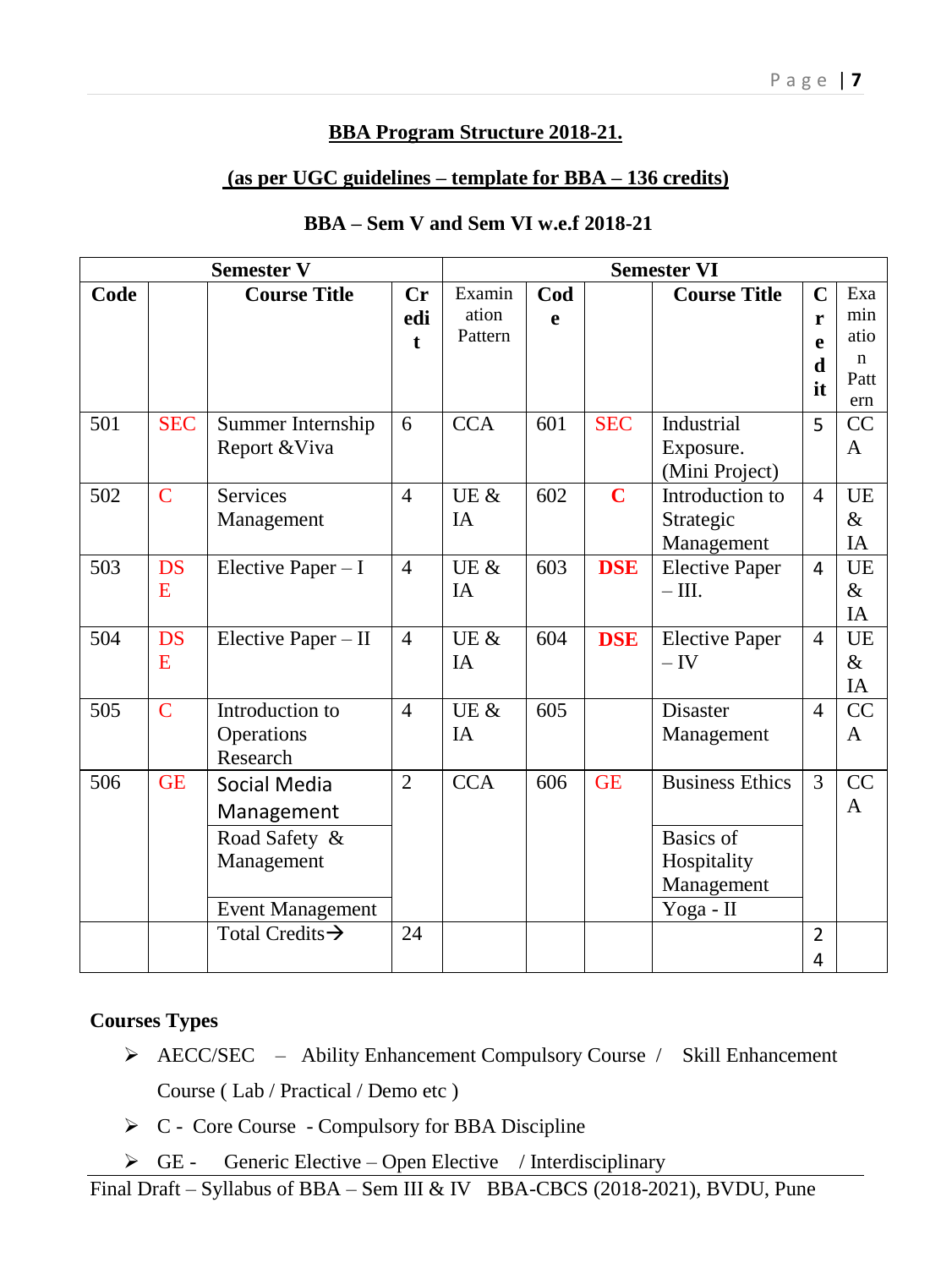DSE - Discipline Specific Elective

### **Exam Evaluation Pattern**

- $\triangleright$  CCA Comprehensive Continuous Assessment
- $\triangleright$  UE University Evaluation
- $\triangleright$  IA Internal Assessment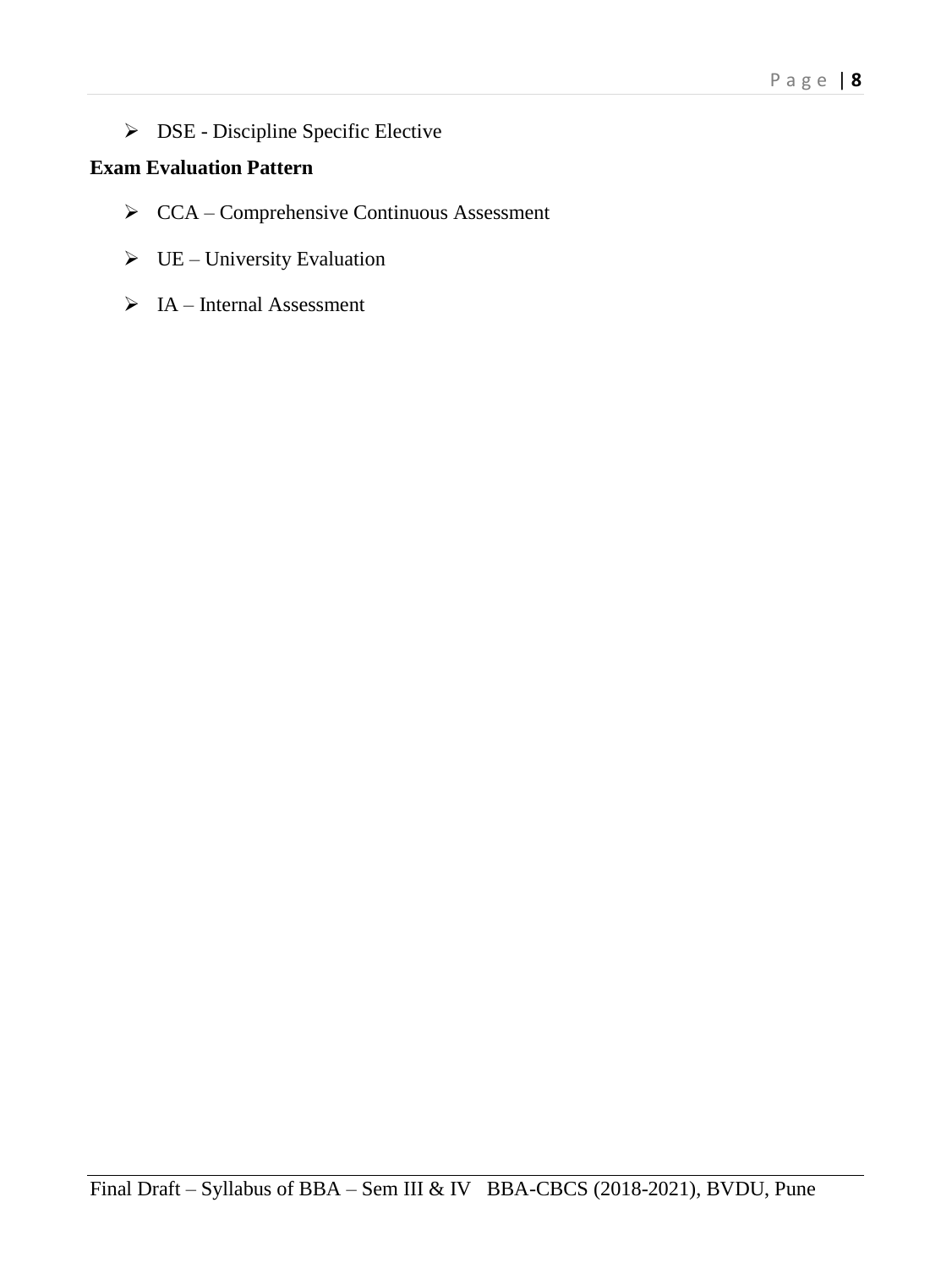#### **BBA Programme Objectives:**

- 1. To provide students with an in-depth knowledge of Management and Business concepts
- 2. To provide students with a firm foundation in both theoretical and practical concepts and applications to meet the various needs of business organizations at a global level
- 3. To prepare students for the responsibilities and career opportunities with corporations and as entrepreneurs.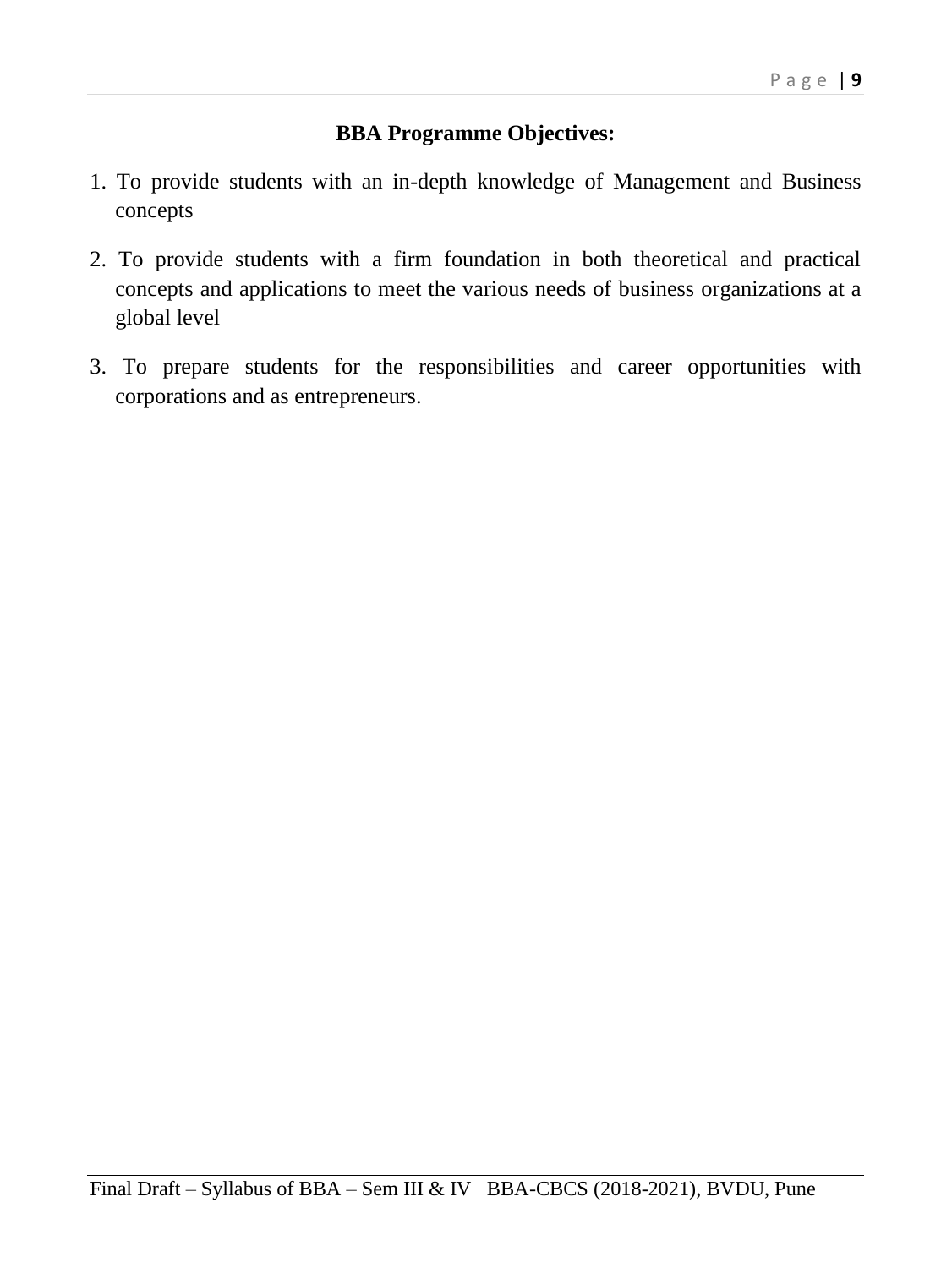### **BBA CBCS 2018 SEM III**

#### **301 : Computer Applications For Business**

| Course         | 301   | <b>Course Type</b>         | <b>SEC</b> |
|----------------|-------|----------------------------|------------|
| Code           |       |                            |            |
| <b>Credits</b> | Four. | <b>Examination Pattern</b> |            |

#### **Course Objectives**:

to introduce IT in a simple language to all undergraduate students, regardless of their specialization.

to introduce the students to the world of computers and software applications.

#### **Learning Outcomes:**

This course will provide learners with a solid foundation on which to build a strong knowledge of computer applications for business.

students will learn how to use Microsoft Office applications and explore and examine the fundamentals of computer hardware and software.

#### **Unit I: Introduction to Computer Fundamentals (6 hours)**

Introduction to Computer, Computer System Hardware, Computer Memory, Input and Output Devices, Interaction between User and Computer, Introduction to Free and Open Source Software, Definition of Computer Virus, Types of Viruses, Use of Antivirus software

#### Unit II Basics of Operating System (10 hours)

Definition of Operating System, Objectives, types and functions of Operating Systems, Working with Windows Operating System: Introduction to The Desktop, Structure of Windows, Windows Explorer, File and Folder Operations, The Search, The Recycle Bin, Configuring the Screen, Adding or Removing New Programs using Control Panel, Applications in windows (Paint, Notepad, WordPad, Calculator)

| Unit III: Use of Computer in Business |  |  |  |  |  |                                                                    | $(12 \text{ hours})$ |
|---------------------------------------|--|--|--|--|--|--------------------------------------------------------------------|----------------------|
|                                       |  |  |  |  |  | Data Processing, Files and Records, File Organization (Sequential, |                      |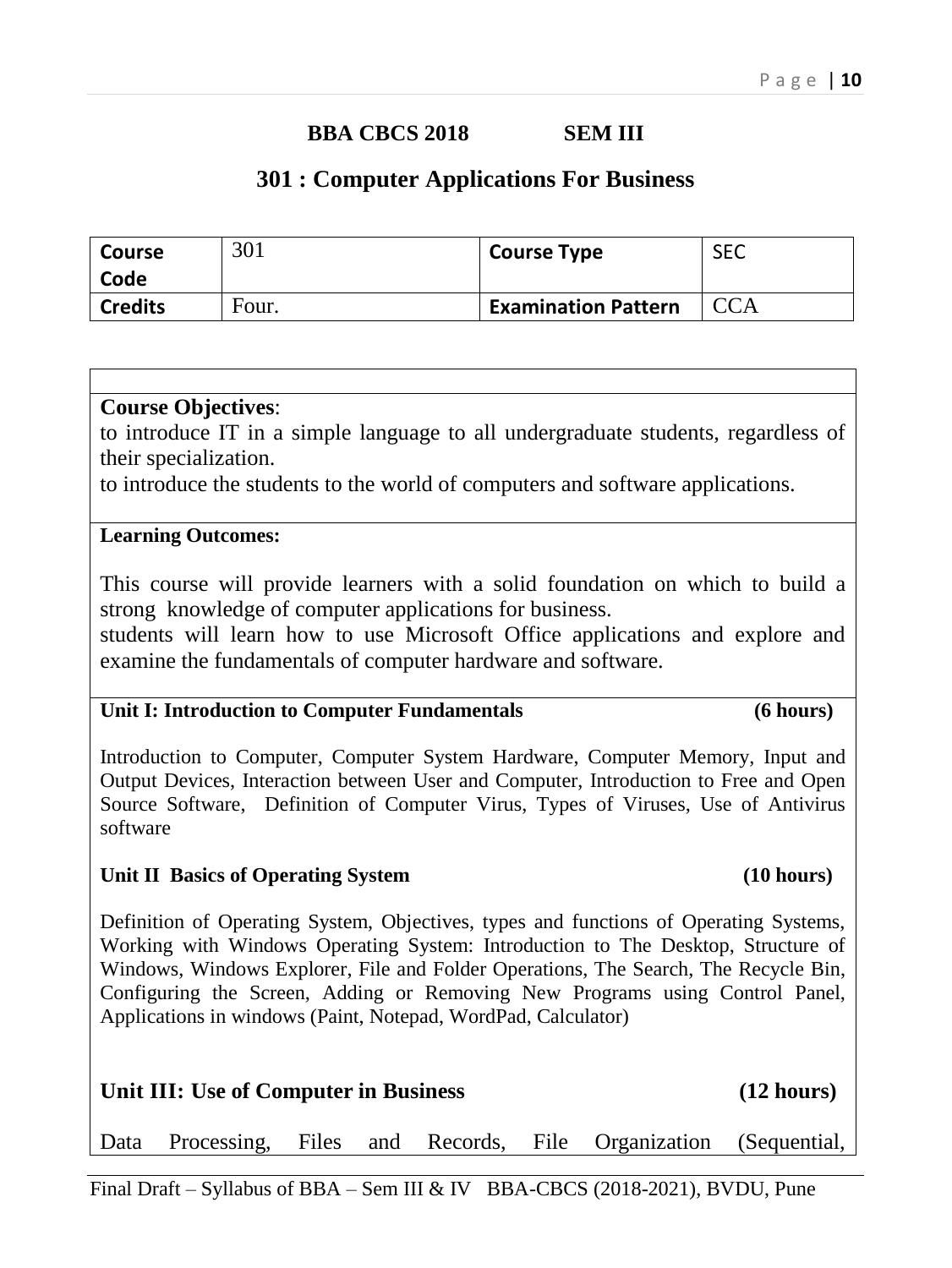Direct/Random, Index ) Computer Applications in Business – Need and Scope Computer Applications in various fields of Commerce: Personnel Administration, Accounting, Cost and Budgetary Management, Purchasing, Banking, Insurance and Stock-broking, e-governance Introduction to E-Commerce, Evolution of E-Commerce, Role of e-Commerce, e-Commerce Framework, e-Commerce **Categories** 

#### **Unit IV: Introduction to Business Communication Tools (20 hours)**

**MS-Word:** Introduction, Starting MS-Word, MS-Word Screen and its Components, Elementary Working with MS-Word

**MS-Powerpoint:** Introduction, Starting MS-PowerPoint, Basics of PowerPoint, MS-PowerPoint Screen and Its Components, Elementary Working with MSPowerPoint

#### **Unit V: Spreadsheet tool (12 hours)**

**MS-Excel:** Introduction, Starting MS-Excel, Basics of Spreadsheet, MS-Excel Screen and Its Components, Elementary Working with MS-Excel.

#### **Reference Books :**

- 1) Computer Fundamentals By P.K. Sinha
- 2) HTML, Java Script, DHTML & PHP by Evan Bayross
- 3) Electronic Commerce A Managers Guide by Ravi Kalkota & Andrew Whinston
- 4) MS-Office in Nutshell by Sanjay Saxena

#### **Online Resources:**

[https://www.tutorialspoint.com](https://www.tutorialspoint.com/) youtube.com

#### **MOOCs**[:](https://swayam.gov.in/)

<https://swayam.gov.in/> *https://alison.com/en*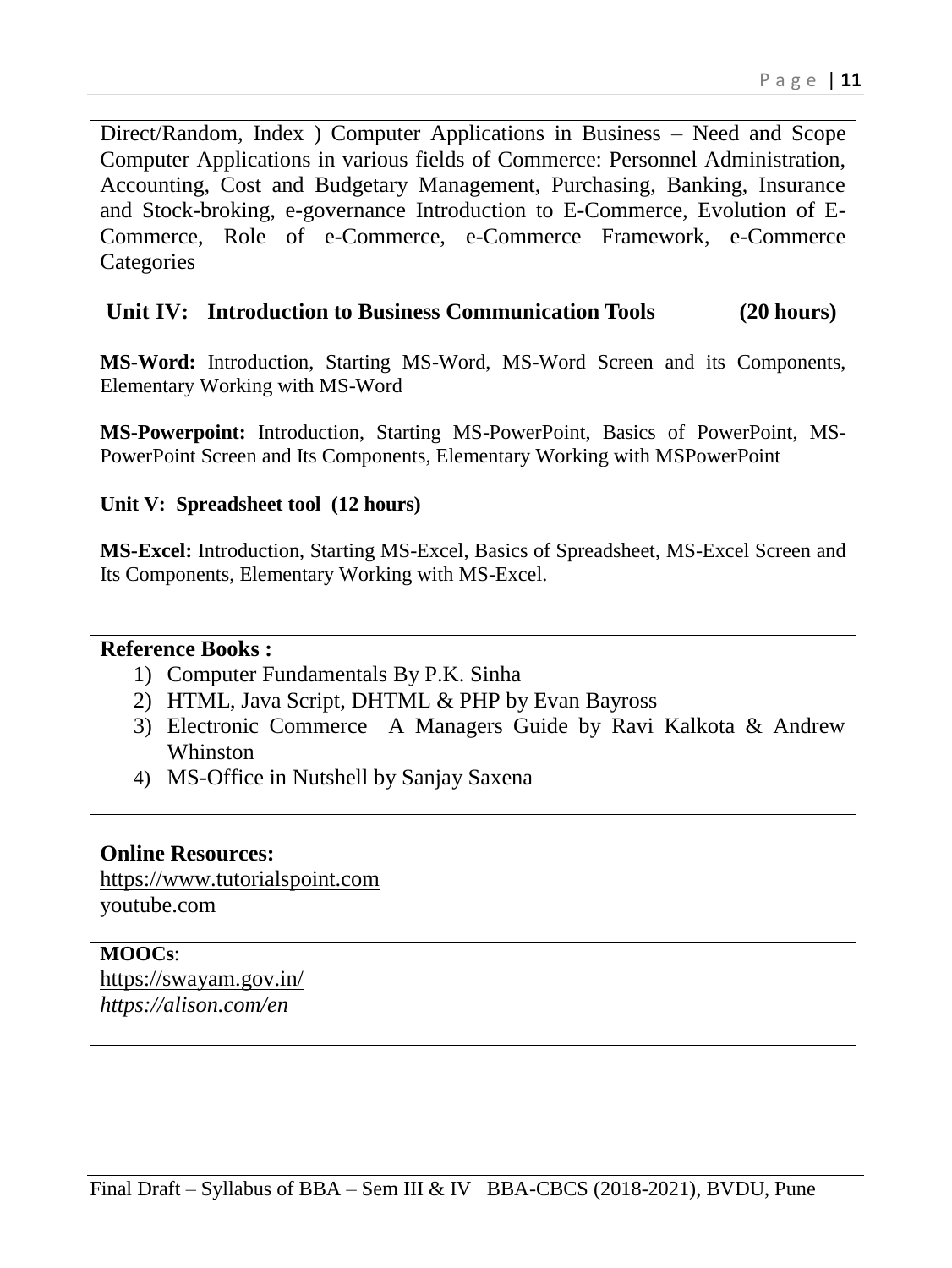### and Manager

#### **Unit 4: Groups and Teams** (10 hours)

Perception, Factors influencing perception.

### **BBA- Sem -III (CBCS 2018)**

### **302: Organizational Behavior**

| <b>Course Code</b> | $\vert$ 302 | <b>Course Type</b>                     | Core Course |
|--------------------|-------------|----------------------------------------|-------------|
| <b>Credits</b>     | Four.       | Examination Pattern $ $ UE + IA: 60:40 |             |

Course Objectives:

- To expose the students to the fundamentals of Organizational Behaviour (OB) such as working with people, nature of organizations, communication, leadership and motivation of people.
- To help students develop a conceptual understanding of OB theories
- to enable the students to put the ideas and skills of OB into practice

### Learning Outcomes:

On completion of this course, students will be able

- to understand the dynamics of individual and organizational behavior and relationships.
- To understand the importance of organizational behavior in managerial functions.

**Unit 1:** (12 hours) Introduction to Organizational Behavior : Definition, Evolution of the Concept of OB, Contributions to OB by major behavioral science disciplines, Challenge and Opportunities for OB managers, Models of OB study

Foundations of Individual Behavior Attitudes and Job Satisfaction, Components of Attitude, Major Job Attitude, Job Satisfaction, Personality and Values, Personality Determinants, MBTI, Big – Five Model, Values, Formation, Types of Values,

Motivation and Leadership Concept of motivation, Definition, Theories of Motivation, Maslow's need Theory, ERG Theory, Theory X and Theory Y, Two Factor Theory,

**Unit 2:** (12 hours)

**Unit 3: Motivation and Leadership** (14 hours)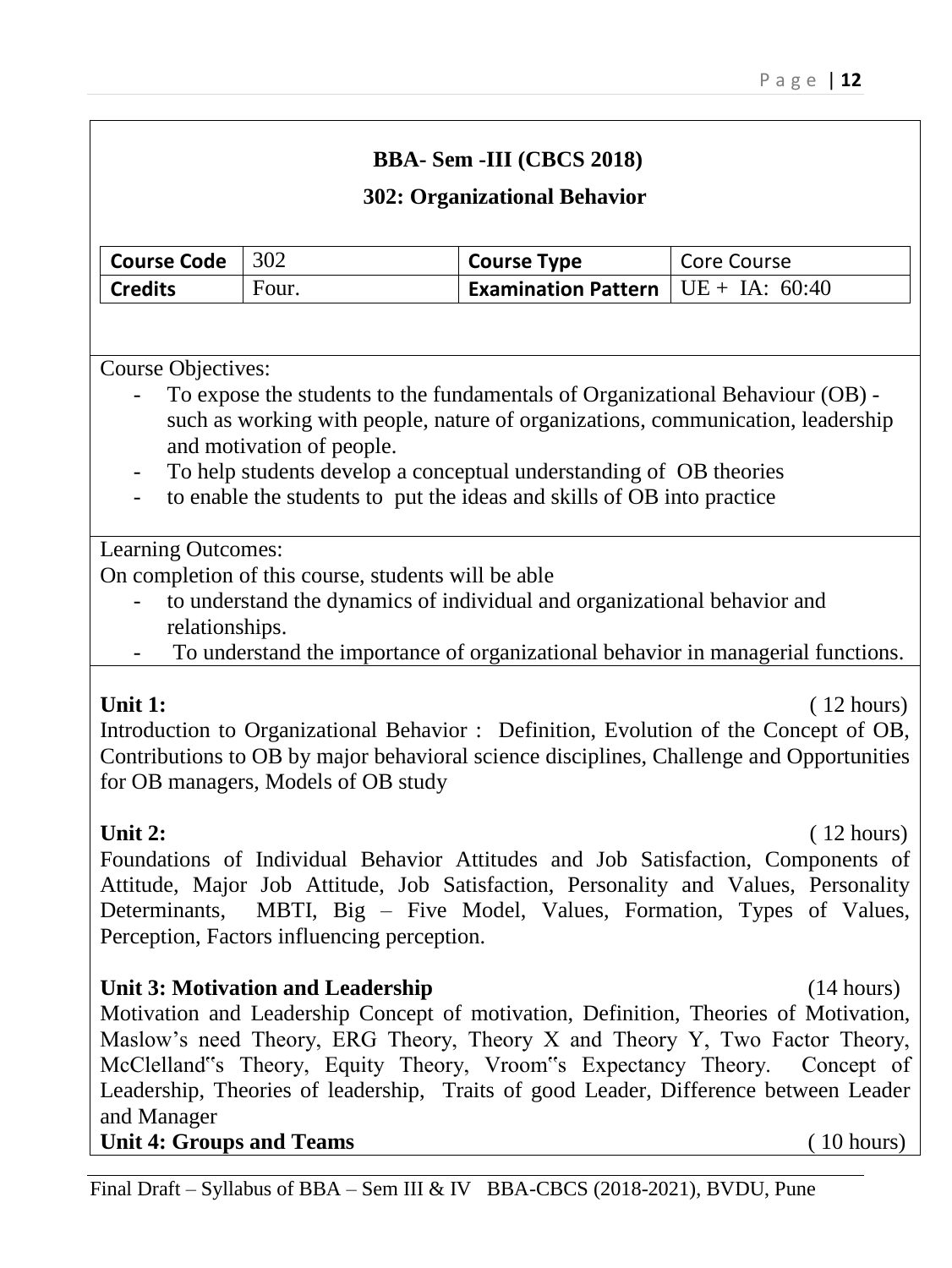Foundations of Group Behaviour, Formation of Group, Group - Classification, Properties, Roles, norms, status, size and cohesiveness, Group decision making, Understanding teams, creating effective teams, Conflict Process, Conflict management communication.

**Unit 5 :** (10 hours)

Culture, Definition, Culture's function, need and importance of Cross Cultural management, Stress and its Management.

#### **Reference Books :**

1) Kavita Singh, Organizational Behavior, Vikas Publications

2) Robbins, Timothy Judge, SeemaSanghi, Organizational Behavior, Stephen Pearson Prentice Hall, 12 edition

3) Fred Luthans, Organizational Behavior, McGraw Hill Inc.

4) John Newstrom and Keith Davis, Organizational Behavior, Tata McGraw Hill, 11 edition

5) AshwaThapa, Organizational Behavior

Online Resources:

[www.algonquincollege.com/ccol/courses/organizational-behaviour/](http://www.algonquincollege.com/ccol/courses/organizational-behaviour/) [www.algonquincollege.com/ccol/courses/organizational-behaviour-3](http://www.algonquincollege.com/ccol/courses/organizational-behaviour-3) [https://www.imi.edu/delhi/organizational\\_behaviour\\_human\\_resources](https://www.imi.edu/delhi/organizational_behaviour_human_resources)

### MOOCs:

<https://www.mooc-list.com/tags/organizational-behavior> <https://www.openlearning.com/courses/organisational-behaviour-an-overview> ttps://www.coursera.org/learn/managing-people-iese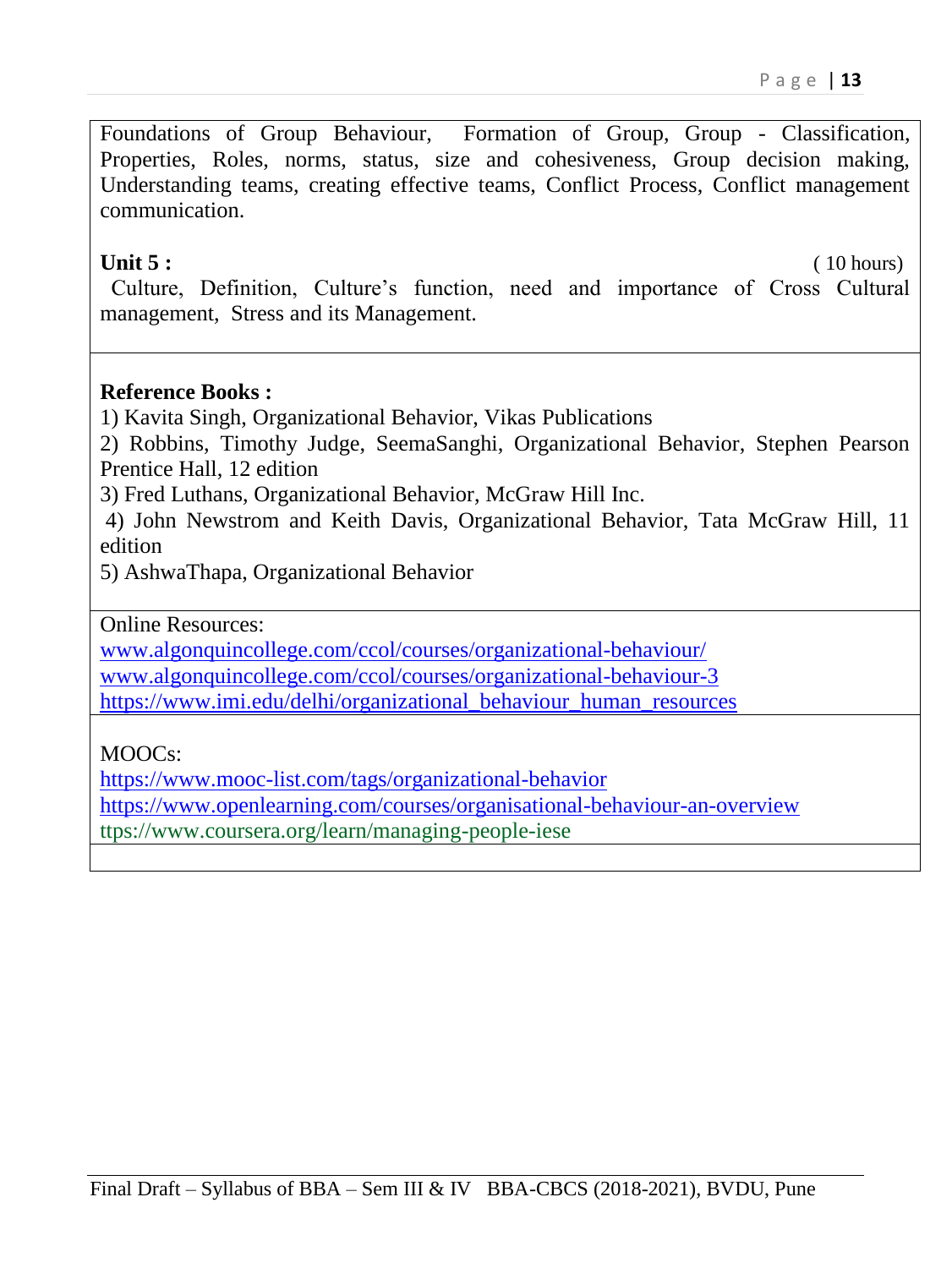### **BBA CBCS 2018 SEM III**

#### **303 : Principles of Marketing**

| Course         | 303   | <b>Course Type</b>                                | Core Course |
|----------------|-------|---------------------------------------------------|-------------|
| Code           |       |                                                   |             |
| <b>Credits</b> | Four. | <b>Examination Pattern</b> $\vert$ UE + IA: 60:40 |             |

| <b>Learning Objectives:</b> |                                                                          |  |  |  |  |  |
|-----------------------------|--------------------------------------------------------------------------|--|--|--|--|--|
|                             | 1. To enhance students' knowledge as regards to basics of marketing.     |  |  |  |  |  |
|                             | 2. To develop practical insights into application of marketing concepts. |  |  |  |  |  |

|  | <b>Learning Outcomes:</b> After studying this course students will be able to - |  |
|--|---------------------------------------------------------------------------------|--|
|  |                                                                                 |  |

| 1. Understand the need and importance of marketing in the current business |
|----------------------------------------------------------------------------|
| scenario.                                                                  |
| 2. Analyze the need and importance of market segmentation, targeting and   |
| positioning.                                                               |

- 3. Understand the steps involved in developing a marketing plan.
- 4. Know the recent trends in marketing.

### **Unit 1 :Introduction to Marketing (12 Hours)**

Marketing - Definition, Evolution, core concepts, Marketing v/s Selling, Role of a Marketing Manager in the current scenario, Marketing Environment – Internal and External Environment.

#### **Unit 2 : Market segmentation, Targeting & Positioning (STP) (12 Hours)**

Market Segmentation, meaning, its benefits, Bases for segmenting Consumer market and Industrial market, Market Targeting, Product positioning concept.

#### **Unit 3 : Marketing Research (12 Hours)**

Nature & Scope, Marketing Research Process, Questionnaire designing & methods of data collection.

### **Unit 4 : Marketing Mix (7 P's of Marketing) (12 Hours)**

**Product :**Concept, Levels of Products – core benefit, basic product, expected product, augmented product and potential product, Product Life Cycle - concept, stages and its influence on marketing mix decisions.

**Price :**Meaning, Pricing objectives, Pricing Strategies - Skimming pricing, Penetration pricing and psychological pricing.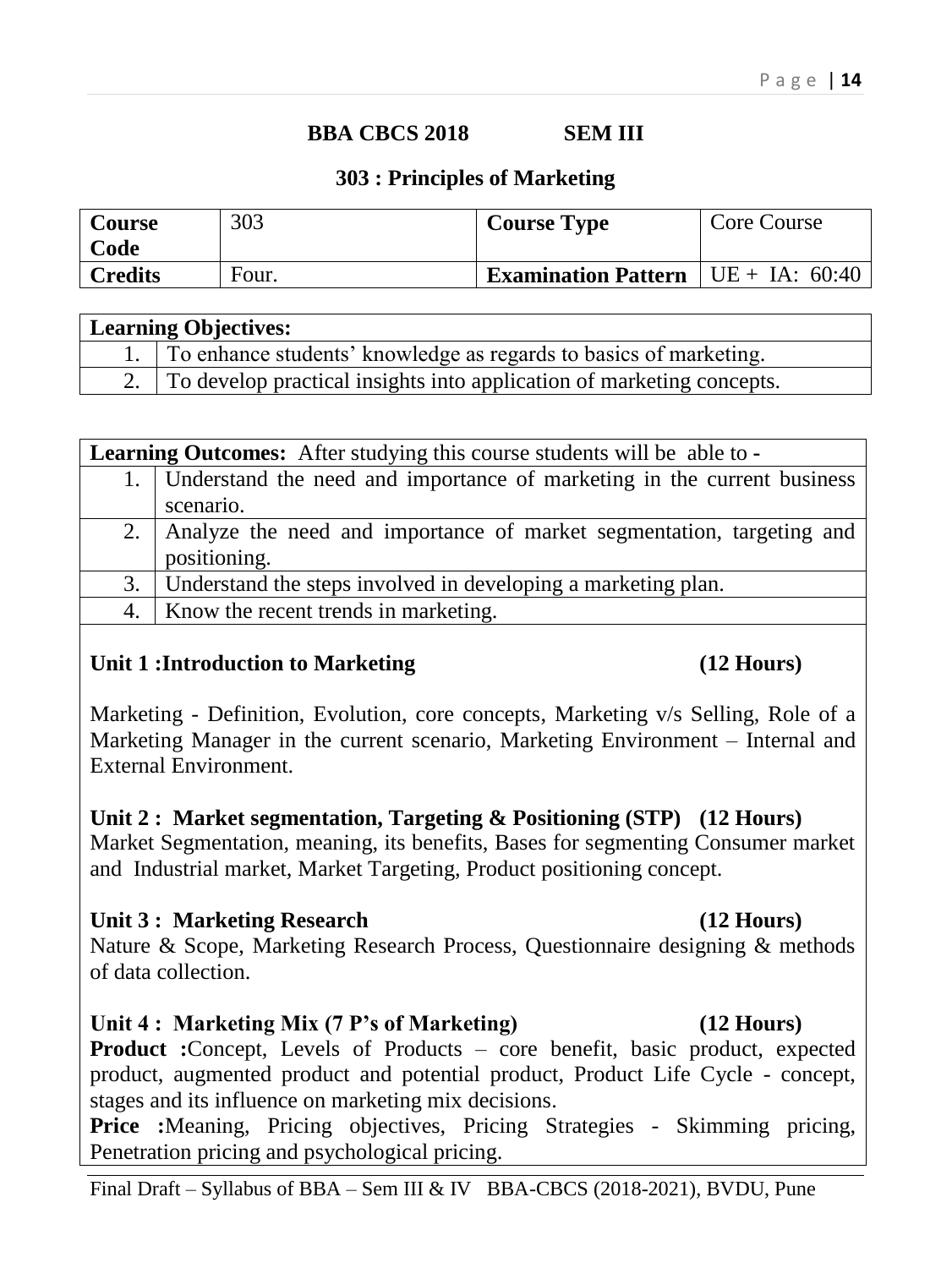**Place :** Need and importance of distribution, Factors influencing selection of distribution channel, Channels of Distribution – Manufacturer, wholesaler, retailer, carrying and forwarding agents, e-tailer, Channel Conflict – Concept, types of channel conflict.

**Promotion :** Promotion Mix – Elements : Advertising, Sales Promotion, Personal Selling, Publicity, Public Relations, Direct Marketing etc. Brief overview of people, process and physical evidence.

#### **Unit 5 :Recent Trends in Marketing (12 Hours)**

Digital Marketing – Meaning, Importance, Green Marketing - Meaning, Importance, Use of Information Technology in marketing practices – Virtual marketing, E-buying behavior etc

#### **Reference Books:**

- 1) Dr. Philip Kotler, Marketing Management.
- 2) Ramswamy&Namkumari, Marketing Management, Indian context.
- 3) RajanSaxena, Marketing Management, Tata McGraw Hill Publication.
- 4) Tapan Panda, Marketing Management, Excel Publication.
- 5) William Stantan, Fundamentals of Marketing.

### **Journals:**

- 1. Journal of Marketing (American Marketing Association).
- 2. European Journal of Marketing (Emerald Publishing Limited).

#### **MOOCS:**

- a) https://swayam.gov.in/courses/147-principals-of-marketing-mgmt
- b) https://www.coursera.org/browse/business/marketing
- c) https://www.mooc-list.com/tags/marketing
- d) https://www.bestmarketingdegrees.org/best-moocs-marketing

#### **Other Readings:**

Marketing Whitebook 2018.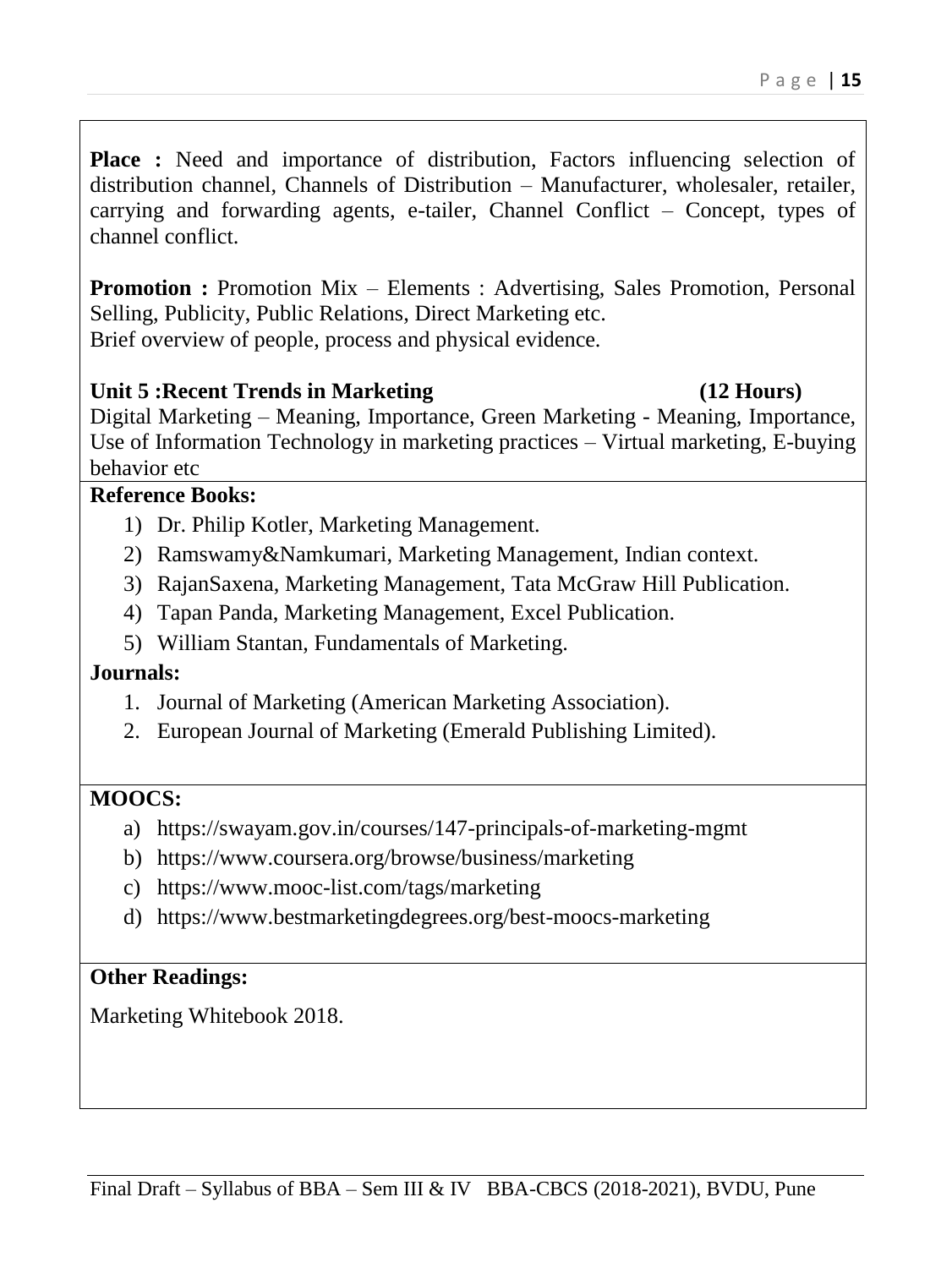### **BBA CBCS 2018 SEM III**

#### **304 : Introduction to Financial Management**

| <b>Course</b><br>Code | 304   | <b>Course Type</b>                   | Core Course      |
|-----------------------|-------|--------------------------------------|------------------|
| <b>Credits</b>        | Four. | <b>Examination</b><br><b>Pattern</b> | $UE + IA: 60:40$ |

#### **Course Objectives:**

1. To provide a conceptual orientation and application of financial management

2. To provide a basic understanding of financial sources and capital structure.

#### **Learning Outcomes:**

1. Students will be able to gain basic understanding of financial management.

2. Students will be able to have knowledge of financial sources and capital structure.

#### Unit 1 : Introduction to Financial Management (10 Hours)

Finance : Definition, Nature and Scope of Finance Functions Financial Management : Meaning, Scope, Objectives Profit v/s Wealth Maximization, Organization of Finance Function, Role of finance manager in globalised environment

#### **Unit 2 : Sources of Long term Finance (10 Hours)**

Equity shares, Preference shares, Debentures, Public Deposits, Borrowing from banks : Their Meaning, Types, Merits and Demerits

#### **Unit 3 : Capital Budgeting Decision (10 Hours)**

Meaning, Importance, Time Value of Money

Techniques of evaluation : Payback period, Accounting rate of return, Net present value, Profitability Index, Internal rate of return

### **Unit 4 : Capital Structure (15 Hours)**

Meaning, Factors to be considered while framing capital structure

Leverage : Operating financial and combined leverage

Cost of Capital : Importance and concept, Measurement of cost of debt, cost of preference share capital, equity share capital, cost of retained earnings and weighted average cost of capital

Dividend Policy : Meaning and factors affecting Dividend Decision

#### Final Draft – Syllabus of BBA – Sem III & IV BBA-CBCS (2018-2021), BVDU, Pune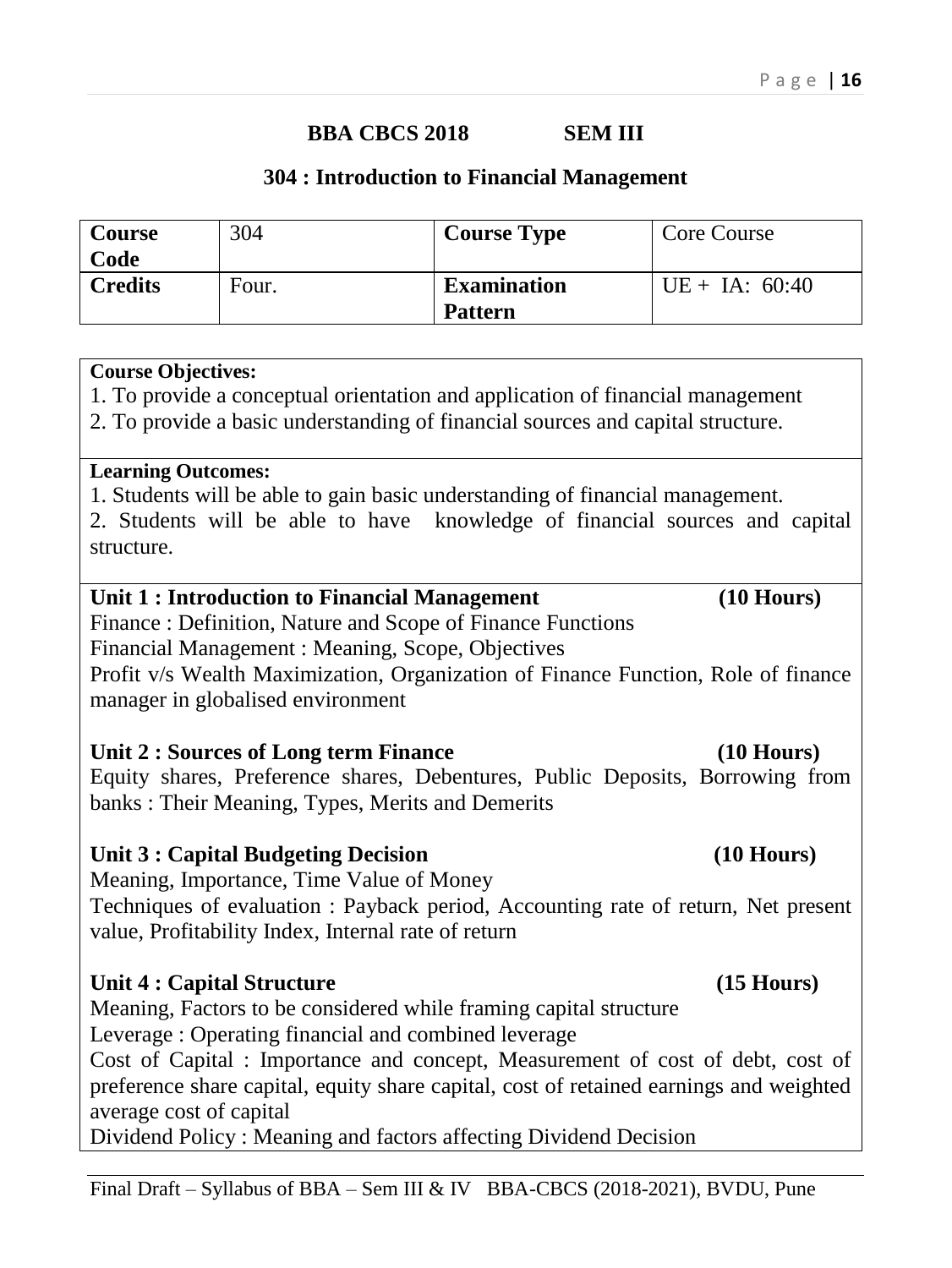#### Unit 5 : Management of Working Capital (15 Hours)

Meaning, Determinants of working capital, Operating Cycle, Estimation of Working Capital, Source of Financing Working Capital : Reserves and Surplus, Bonus Shares and Retained Earnings

#### **Reference Books :**

- 1. J. M. Pandey, Financial Management, Vikas Publishing House
- 2. M.Y. Khan & P.K. Jain: Financial Management Text Problem and Cases, Tata McGraw Hill Pubilshlng Co. Ltd.
- 3. R. P. Rustogi: Financial Management: Theory Concepts and Practices, Taxmann Publication.
- 4. Prasanna Chandra, Financial Management, Tata McGraw Hill Publishing co. Ltd., New Delhi
- 5. R. M. Shrivastava, Pragati Prakashan, Meerut
- 6. Maheshwari S. N., (2009), Financial Management, Principles and Practice, 9th Edition Sultan Chand & Sons.
- 7. I.M. Pandey: Financial Management: Theory and Practices, Vikas Publishing House
- 8. R.A. Brealey, S.C. Myers, F. Allen& P. Mohanty: Principles of Corporate Finance**,** McGraw Hill Higher Education
- 9. J.V. Horne & J.M. Wachowicz: Fundamentals of Financial Management Prentice Hall

#### **Online Resources:**

- 1. Investopedia for basic financial concept
- 2. NSE BSE Official websites
- 3. Moneycontrol for analytical study

#### **MOOCs:**

1. Allison

2. Swayam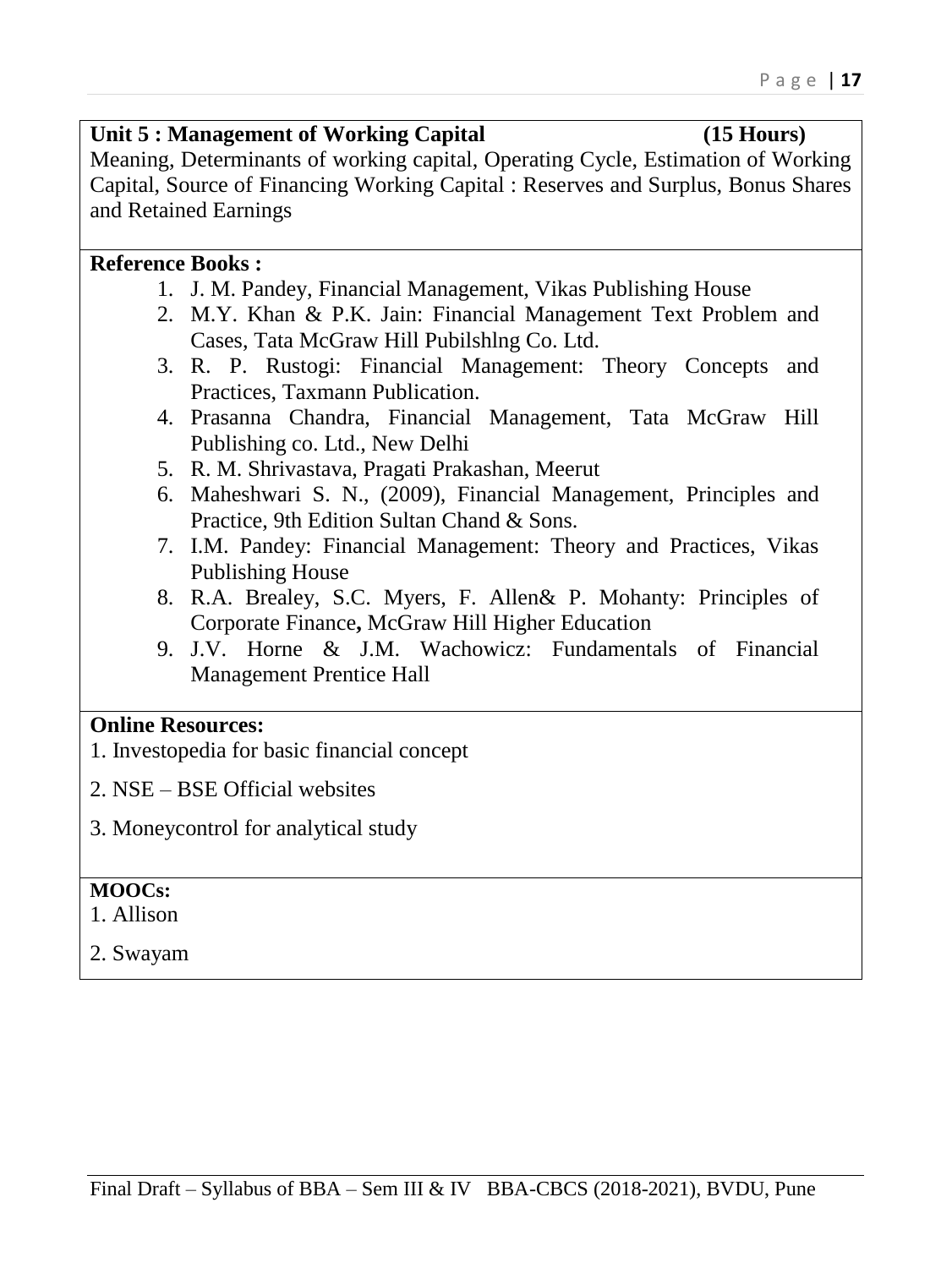#### **BBA - CBCS 2018 SEM III**

#### **305 : Entrepreneurship Development**

| <b>Course Code</b> $ 305 $ |       | <b>Course Type</b>                          | Core Course |
|----------------------------|-------|---------------------------------------------|-------------|
| <b>Credits</b>             | Four. | <b>Examination Pattern</b> $UE + IA: 60:40$ |             |

#### **Course Objectives:** The aim of this course is

- to provide the students with introduction to the process of creating new businesses, role of entrepreneurs, importance of creativity and innovation in entrepreneurial start-ups.
- To understand the management of family-owned companies, context of social innovation and social entrepreneurship and issues and practices of financing entrepreneurial businesses.

#### **Learning Outcomes:**

At the end of the course, the students will have a fair idea about aspects of entrepreneurship development, role of entrepreneurs, and the importance of entrepreneurship in nation building along with the challenges and opportunities.

#### **Unit-1 Introduction to Entrepreneurship Development**

Concept of Entrepreneurship – Definition – Meaning – Types – Qualities of an Entrepreneur – Classification of Entrepreneurs – Factors influencing Entrepreneurship – Role of Entrepreneurs in nation building, Difference between entrepreneur and manager.

#### **Unit-2 Entrepreneurship, Creativity And Innovation**

Idea Generation, Business idea generation techniques, Identifying Business Opportunities and Evaluation. Stimulating Creativity; Organizational actions that enhance/hinder creativity, Process of Innovation, Sources of Innovation in Business;

#### **Unit 3: Business Plan**

Meaning and importance of business plan, Preparation of Business Plan, Feasibility study – Marketing, Finance, Technology & Legal Formalities.

**Unit 4:** 

#### **Financing entrepreneurial ventures**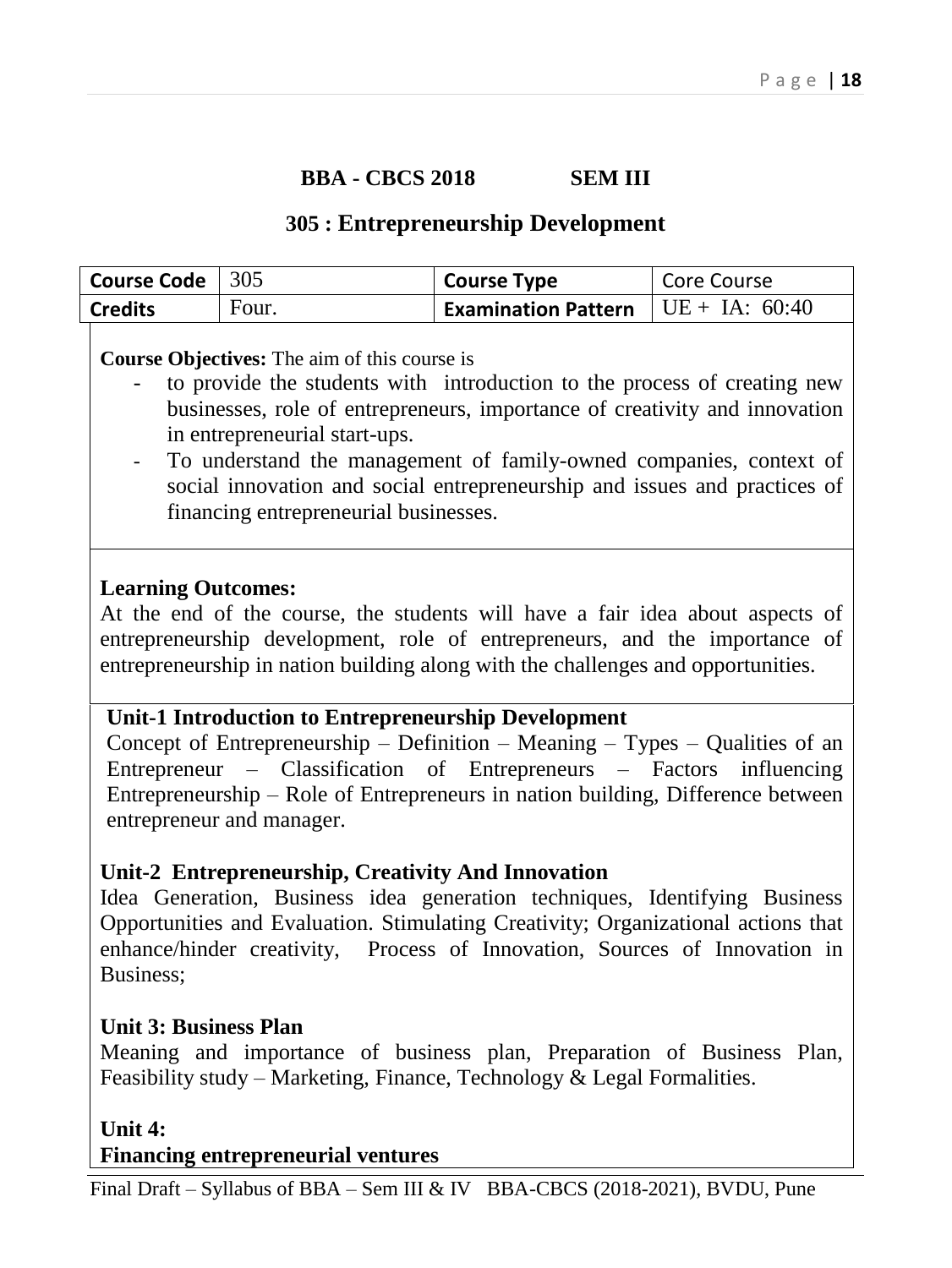Sources of entrepreneurial finance, Entrepreneurial Development – Agencies – Commercial Banks – District Industries Centre – National Small Industries Corporation – Small Industries Development Organization – Small Industries Service Institute. All India Financial Institutions – IDBI –IFCI – ICICI – IRDBI.

#### **Unit 5: Emerging Forms**

Forms of ownership – Sole proprietorship; partnership; limited liability partnership, corporation; advantages/disadvantages. Franchising; advantages /disadvantages of franchising; types of franchise arrangements. Start ups, support of government for startups, case studies of popular startups.

Family Businesses – concept, structure and types. Women entrepreneurs – challenges and growth.

#### **Reference Books :**

- 1. Khanka S. S. Entrepreneurship Development, S. Chand.
- 2. Burns, P. (2001). Entrepreneurship and small business. New Jersey:Palgrave.
- 3. Gersick, K. E., Davis, J. A., Hampton, M. M., &Lansberg, I. (1997). Generation to generation: Life cycles of the family business. Boston: Harvard Business School Press.
- 4. Holt, D. H. (2004). Entrepreneurship new venture creation. New Delhi: Prentice Hall of India.
- 5. Kaplan, J. (2004). Patterns of entrepreneurship. Wiley.
- 6. Khandwalla, P. (2003). Corporate creativity. New Delhi: Tata Mc.Graw Hill.
- 7. Mullins, J. (2004). New business road test. New Delhi: Prentice Hall.
- 8. Prahalad, C. K. (2006). Fortune at the bottom of the pyramid ,eradicating poverty through profits. Wharton school Publishing.
- 9. Stevenson, H. (Ed.). (2007). Perspective on entrepreneurship. Boston:Harvard Business Press.

#### **Online Resources:**

<https://www.entrepreneur.com/>

<https://www.toppr.com/guides/business-studies/entrepreneurship-development/> <https://www.entrepreneur.com/article/238908>

https://www.Youtube.com/

[https://www.shopkeep.com/blog/the-7-best-free-resources-for-planning-your-new](https://www.shopkeep.com/blog/the-7-best-free-resources-for-planning-your-new-business)[business](https://www.shopkeep.com/blog/the-7-best-free-resources-for-planning-your-new-business)

<http://dst.gov.in/scientific-programme/t-d-tdb.htm>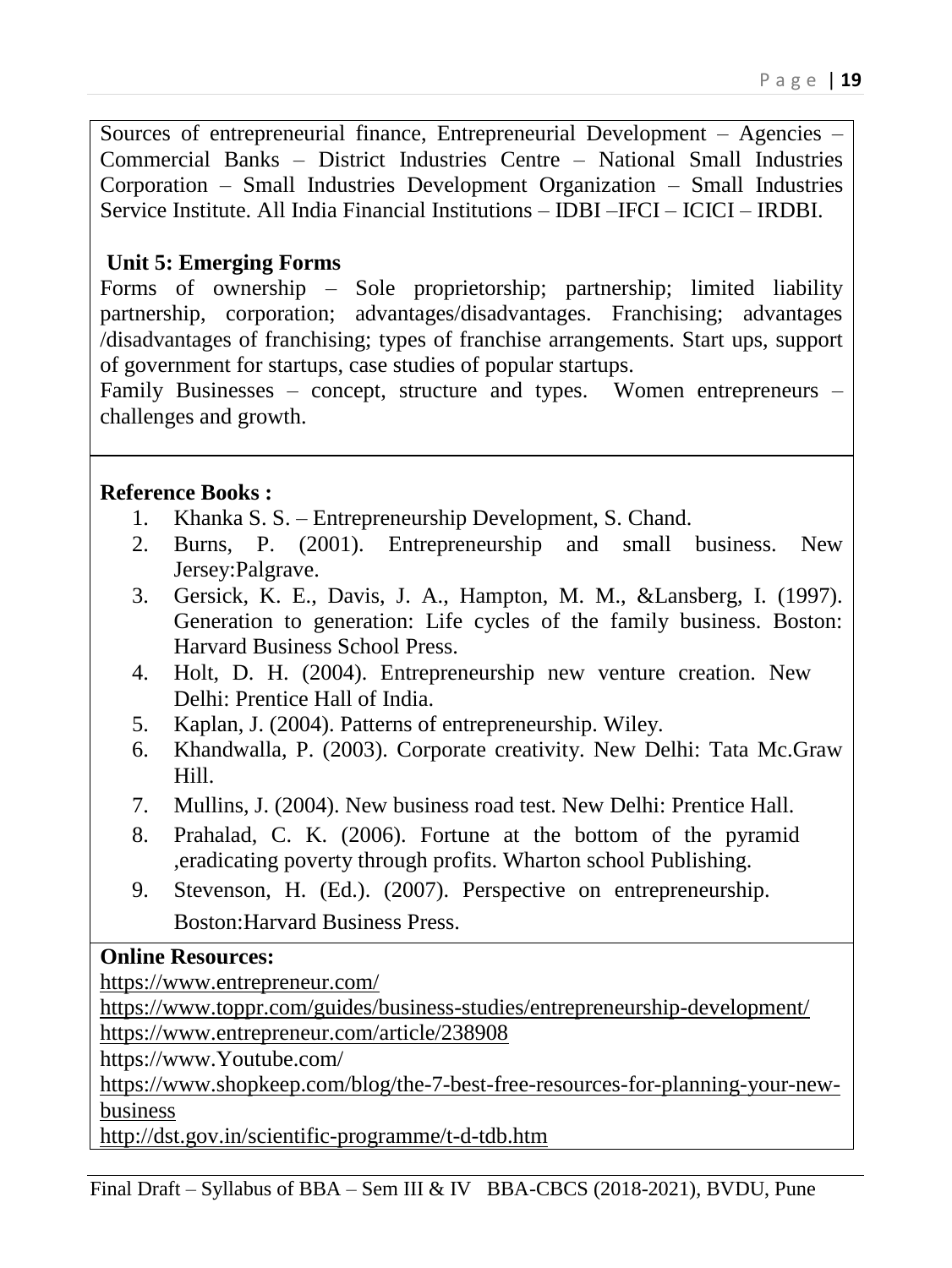**MOOCs**: <https://startupindia.upgrad.com/>- Startup India Learning Programme Swayam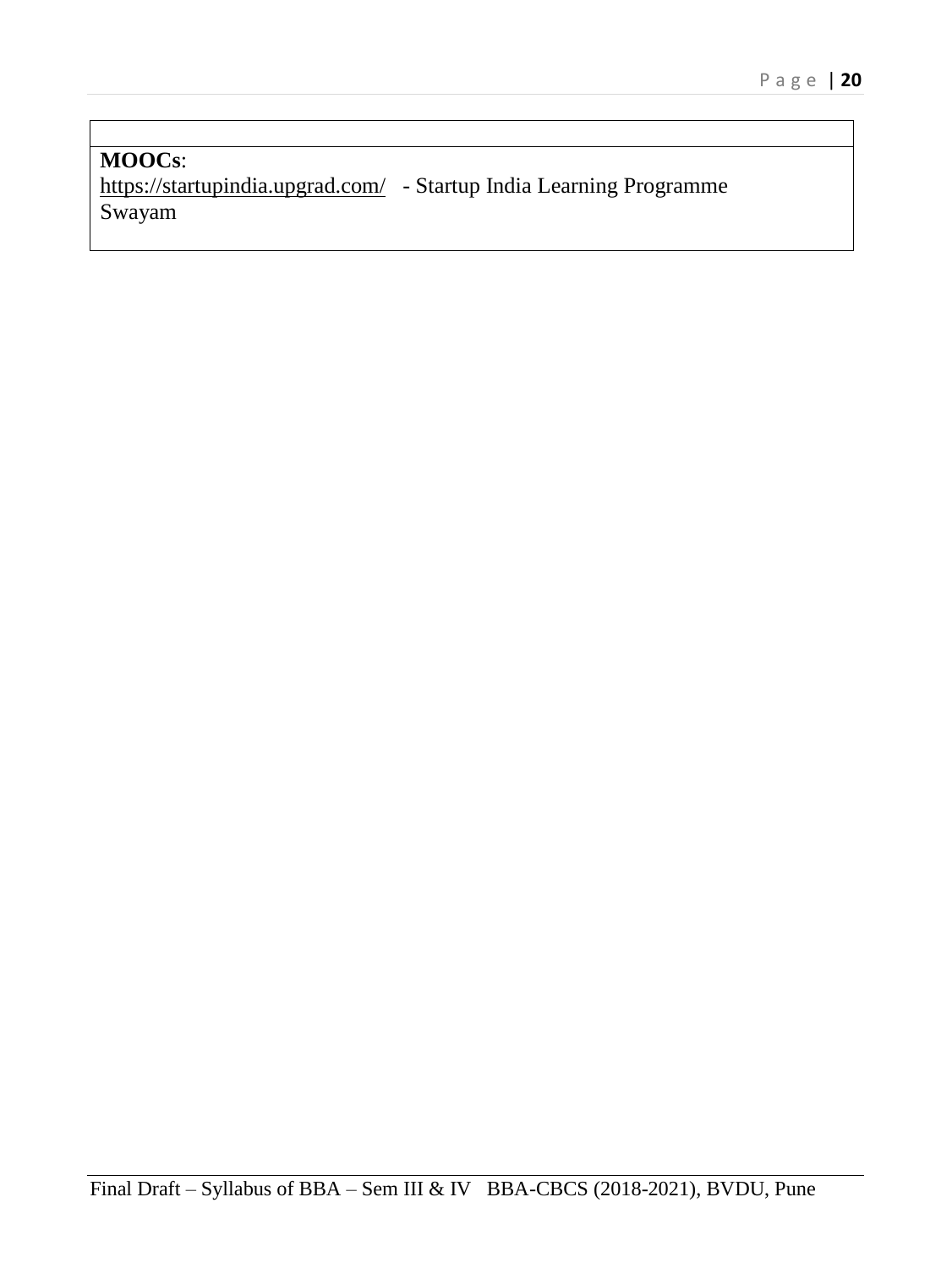### **BBA - CBCS 2018 SEM III**

## **30<sup>6</sup> : Community Work-III (Open Course)**

| Course Code | $\vert$ 306 | <b>Course Type</b>         | <b>GE</b> |
|-------------|-------------|----------------------------|-----------|
| Credits     | Three       | <b>Examination Pattern</b> |           |

#### **Course Objectives:**

This course aims to expose the students to the societal issues and help them participate in the community service through trips/events organized at institute, state level etc and also to Volunteer at events like fundraising activities, fairs, festivals, slums, non profit organization etc

- (I) To expose the students towards social reality and role of community development for social upliftment and well being
- (II) To involve students in community work through active involvement and participation

#### **Learning Outcomes:**

Students will be able to know the community needs and understand their role towards community development

#### **Unit 1: Community work through Education**

Teaching at Schools, Teaching at Orphanages, Teaching to poor children ,study the role of government in the education sector ,study the NGOs particularly working in education sector.

#### **Unit 2:Community Work for Slums**

Learn the government facilities ,NGOs which are working for the slums and try to connect any NGO.

#### **UNIT 3: Community Work for Environment**

Role of Govt.and NGOs which are working to save the environment, Initiatives like Clean your city drive, Cycle day, Awareness of Dry and wet waste classification, Tree Plantation Drive, Environemnt awareness activities etc.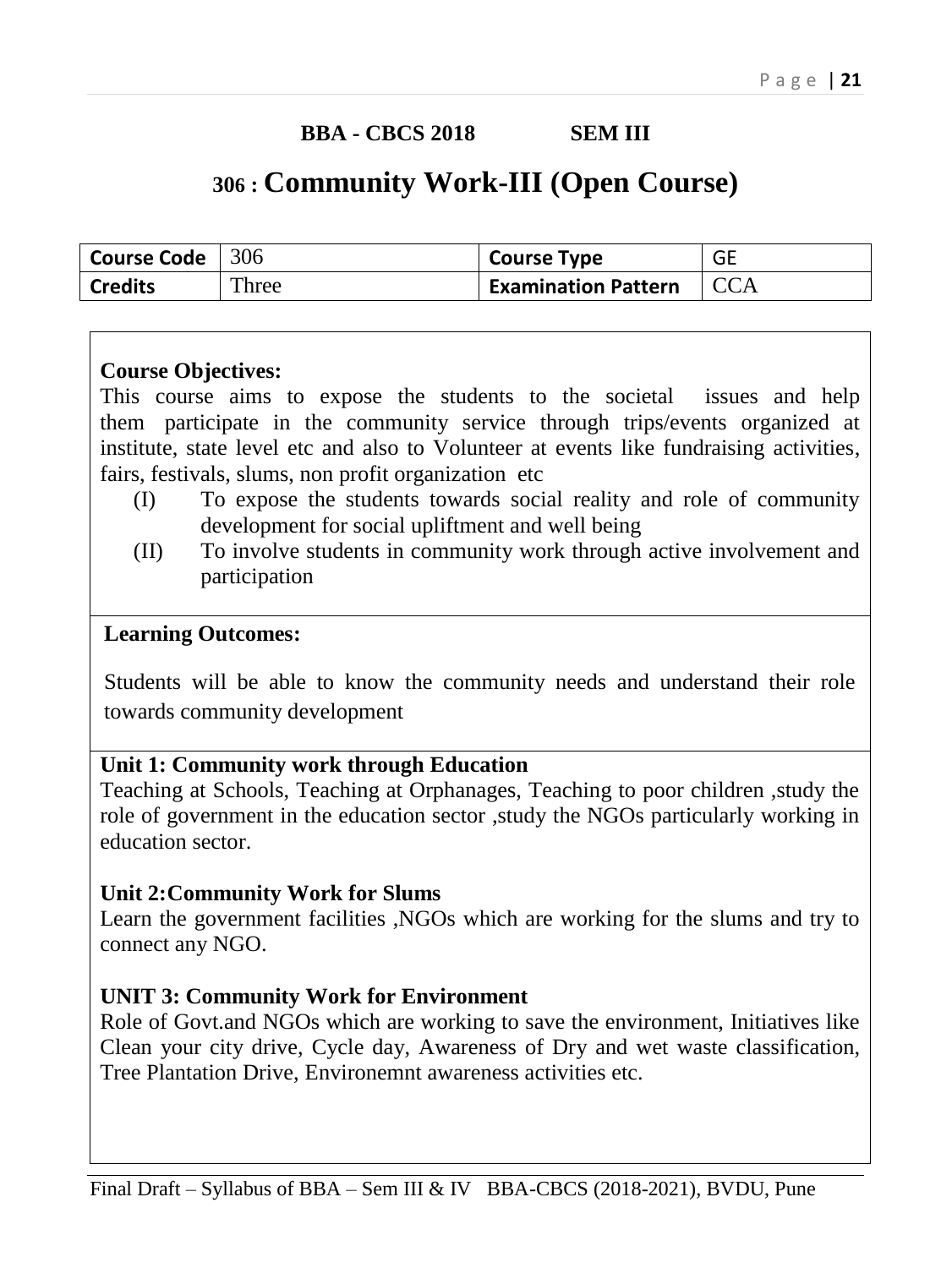### **COMMUNITY HOURS**:

Participate in community service trips/events organized at institute, state level etc , Volunteer at events like fundraising activities, fairs, festivals, slums, non profit organization etc , Submit a report on a particular type of community involvement undertaken.

#### **Reference Books :**

- 1. An Introduction to Community Development, Rhonda Phillips, Robert Pittman – 2014
- 2. Community Development in Asia and The Pacific, Manohar S. Pawar, 2009,

#### **Online Resources:**

[https://community-wealth.org/sites/clone.community-](https://community-wealth.org/sites/clone.community-wealth.org/files/downloads/tool-enterprise-directory.pdf)

[wealth.org/files/downloads/tool-enterprise-directory.pdf](https://community-wealth.org/sites/clone.community-wealth.org/files/downloads/tool-enterprise-directory.pdf)

<https://www.ahaprocess.com/solutions/community/events-resources/free-resources/>

#### MOOCs:

<https://alison.com/course/diploma-in-community-development>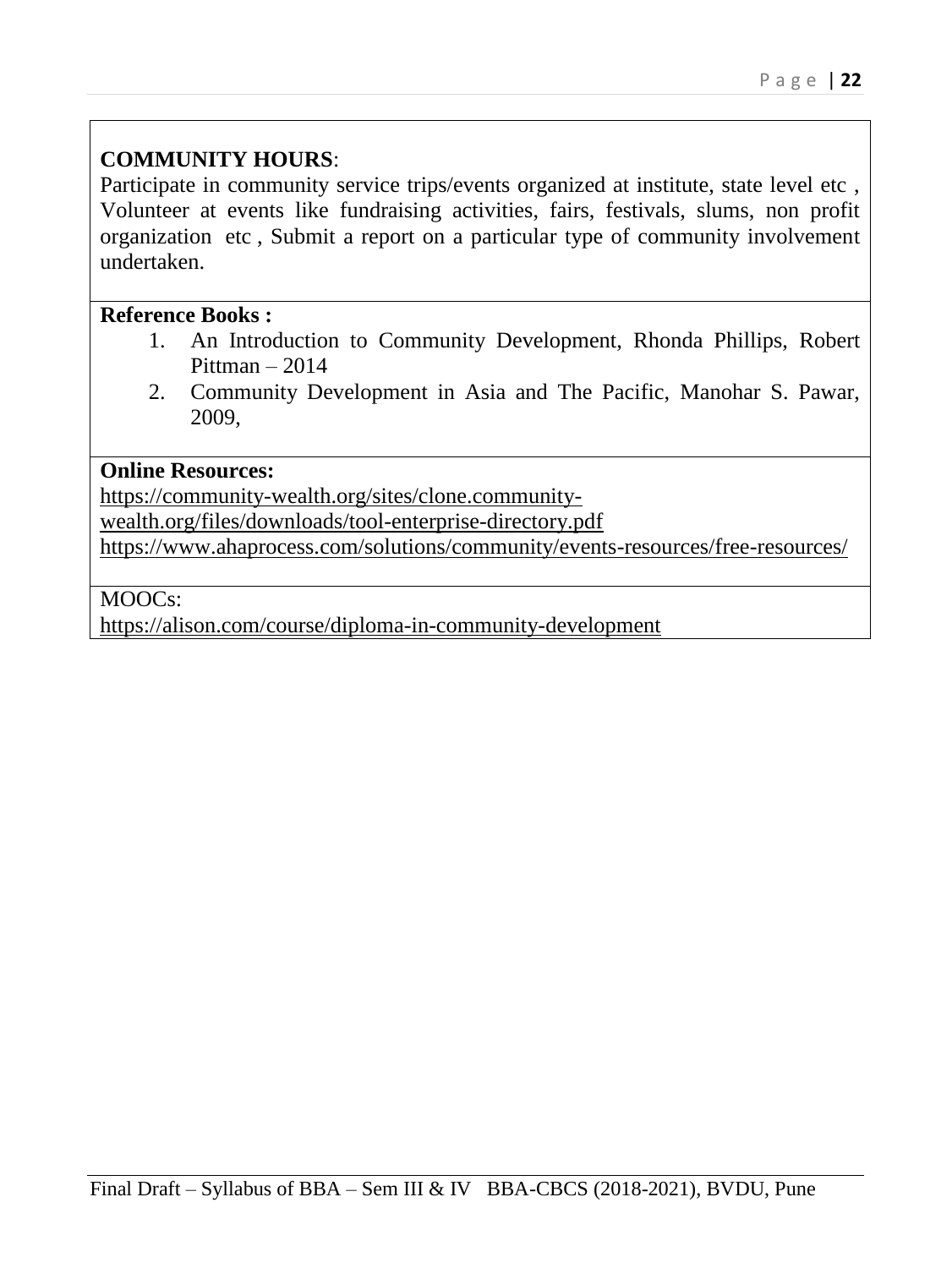#### **BBA - CBCS 2018 SEM III**

## **306 : Start-Up Management (Open Course)**

| <b>Course Code</b> $ 306$ |       | <b>Course Type</b>         | GE |
|---------------------------|-------|----------------------------|----|
| <b>Credits</b>            | Three | <b>Examination Pattern</b> |    |

#### **Course Objectives:**

The objectives of the course is

- To Introduce to the students the idea of start ups and their role in the society and nation
- To impart knowledge about the organization and management of start ups

#### **Learning outcomes:**

Students will be able to understand the role of start ups and case studies of well known start ups in India.

#### **Unit I: (06 Hrs)**

Meaning of Start ups, Formation of a start up, idea generation for start ups, scaling up process.

Unit II: (12 hrs)

Managing a startup, Customer Development, Market Sizing, Lean Startups, Support by government for startups,

#### **Unit III: (12 hrs)**

Case Studies on well known startups

#### **Reference Books :**

- 1) Khanka S. S. Entrepreneurship Development, S. Chand.
- 2) Burns, P. (2001). Entrepreneurship and small business. New Jersey:Palgrave.
- 3) Mullins, J. (2004). New business road test. New Delhi: Prentice Hall..

#### **Online Resources:**

<https://www.entrepreneur.com/>

[https://www.shopkeep.com/blog/the-7-best-free-resources-for-planning-your-new](https://www.shopkeep.com/blog/the-7-best-free-resources-for-planning-your-new-business)[business](https://www.shopkeep.com/blog/the-7-best-free-resources-for-planning-your-new-business)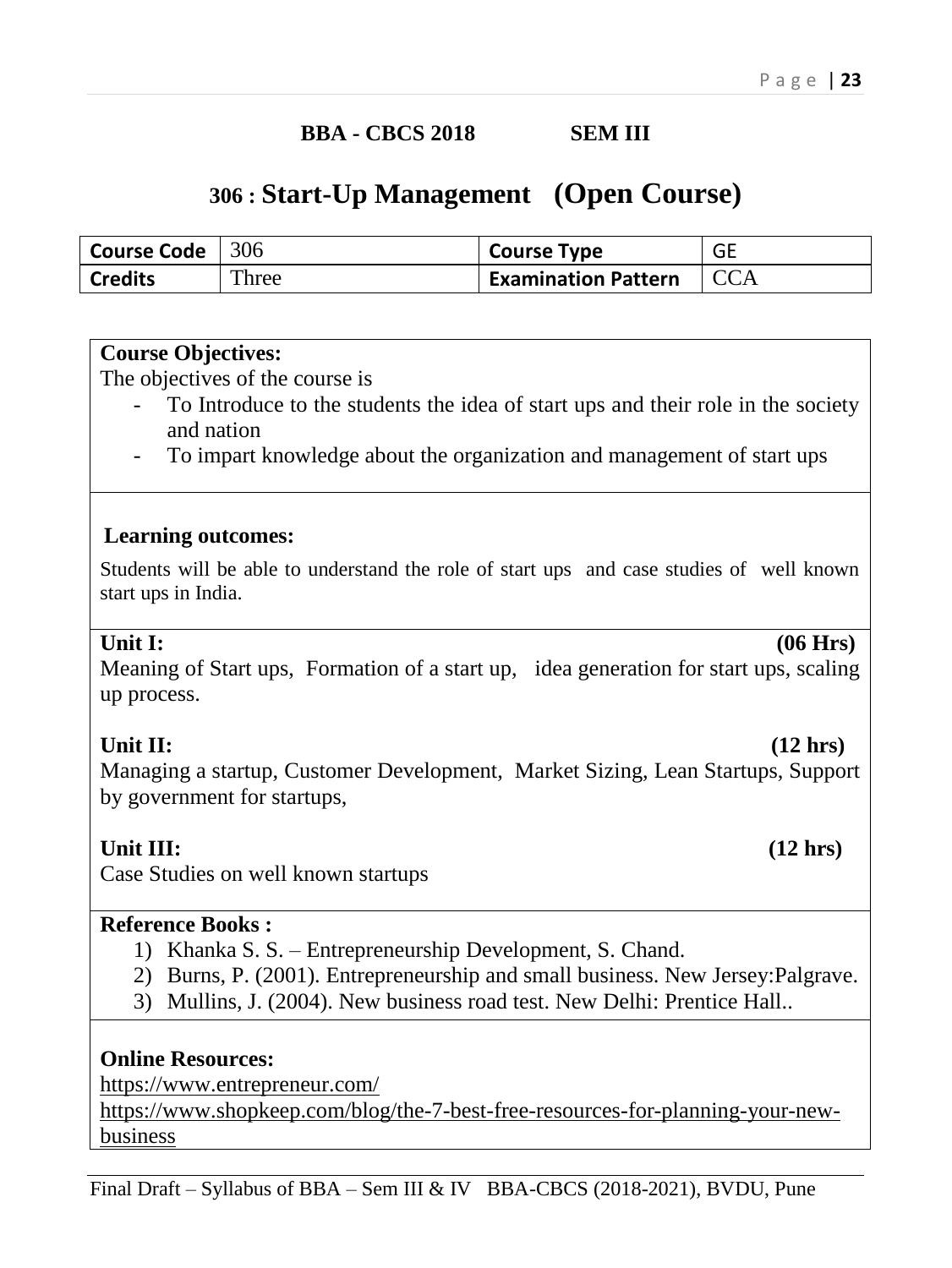**MOOCs:** <https://startupindia.upgrad.com/>- Startup India Learning Programme Swayam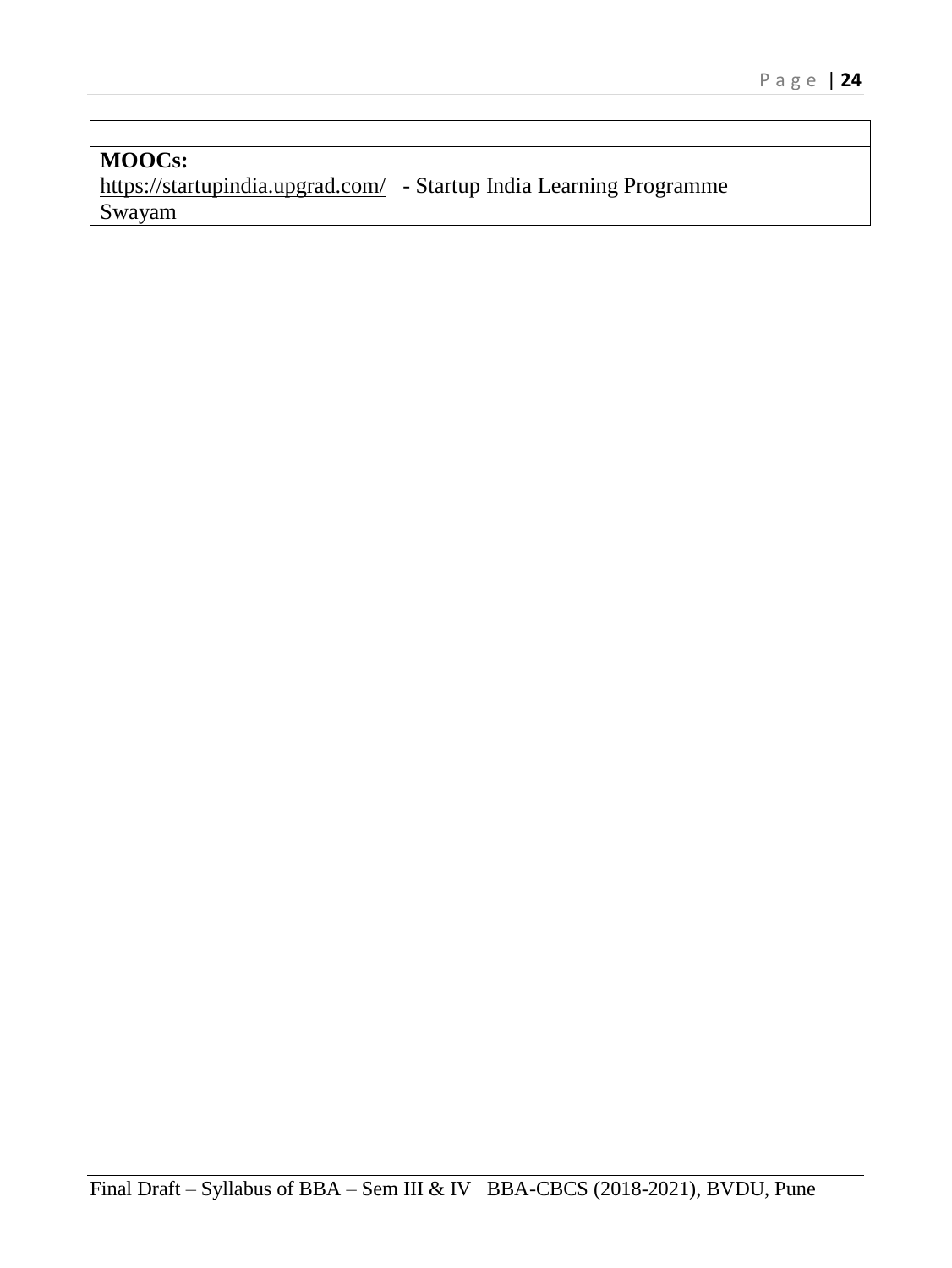#### **BBA - CBCS 2018 SEM III**

## **306 : Agro Tourism (Open Course)**

| Course Code $ 306 $ |       | Course Type                | GE         |
|---------------------|-------|----------------------------|------------|
| <b>Credits</b>      | Three | <b>Examination Pattern</b> | <b>CCA</b> |

#### **Course Objectives:**

The objectives of the course is to familiarize students with principles and relationship between tourism and agricultural activities.

#### **Learning outcomes:**

Students will be able to obtain and diversify knowledge from tourism, rural tourism and their specific form agri-tourism.

#### Unit I: 08 Hr.

Introduction, importance, scope, forms of agro-tourism, advantages and implementations, sustainability component, difficulties involved.

**Unit II:** 08 Hr. Govt. policies and legislations in respect of tourism and agro-tourism and environment protection laws. Requirements for Agro-tourism Farm, forest, garden, fish tank/ponds, residential huts, etc. Introduction to Indian culture through agro tourism.

#### **Unit III: 14 Hr.**

Profiling the tourist for: age, sex, life cycle, education, employment, income, satisfaction and expectations, values, purpose of visit, accommodation, duration of stay, preferences and perceptions regarding area management, environmental concerns, involvement and responsibility, motivations, etc.

#### **Reference Books :**

- 1. Talwar, Prakash. Travel and Tourism Management. Gyan Books Pvt., Ltd.,Main Ansari Road, Darya Ganj, New Delhi- 110 002.
- 2. Bagri, S. C. Trends in Tourism Promotion 2003.International Books Distributors, 9/3, Rajpur Road, Dehradun-248 001 Uttarakhand (India).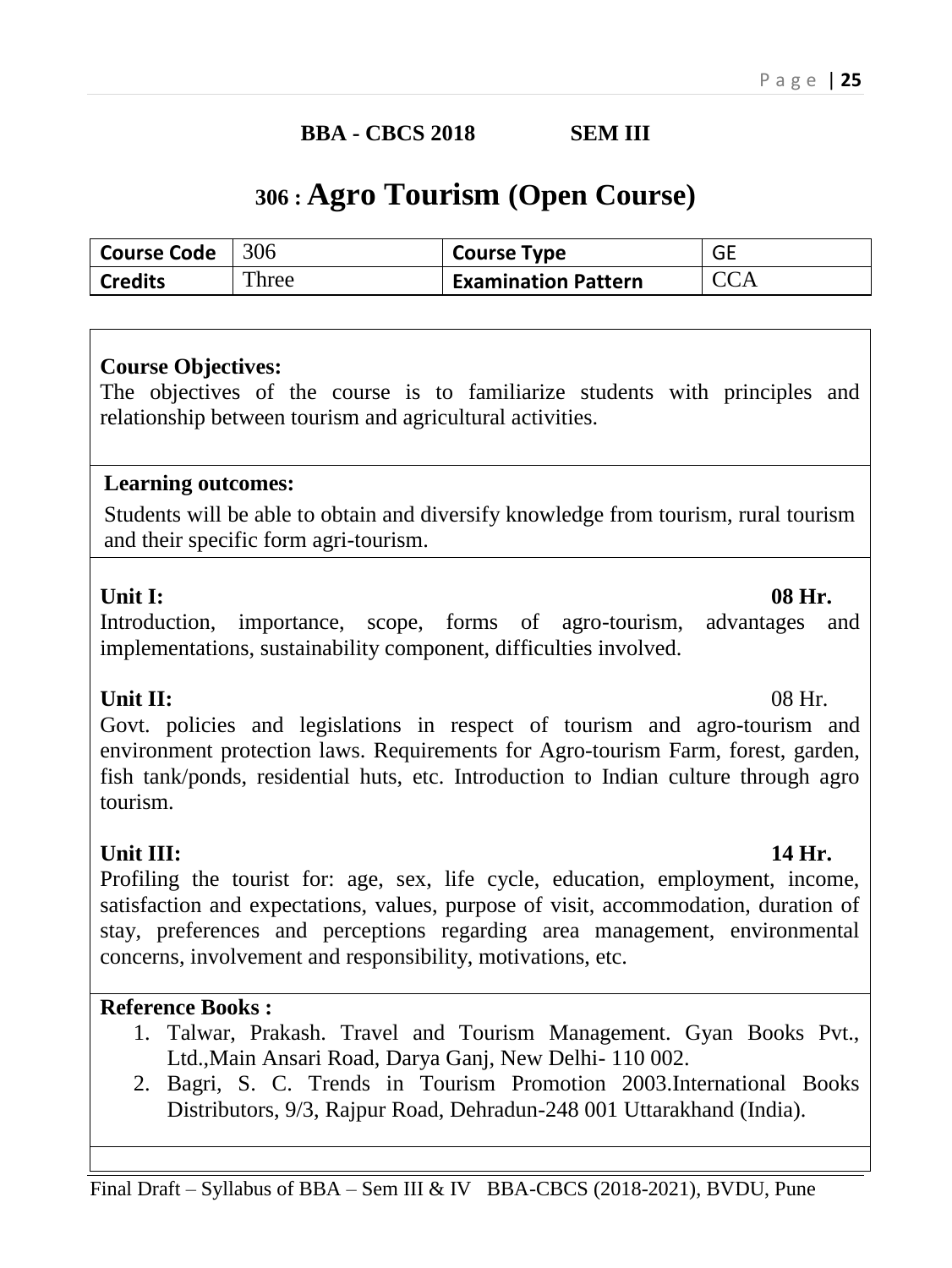#### **Online Resources:** [http://www.agritourism.in](http://www.agritourism.in/) [http://www.ecoindia.com](http://www.ecoindia.com/)

MOOCs:

https://www.mooc-list.com/tags/tourism

https://www.coursera.org/

https://swayam.gov.in/

https://alison.com/courses?query=agriculture+tourism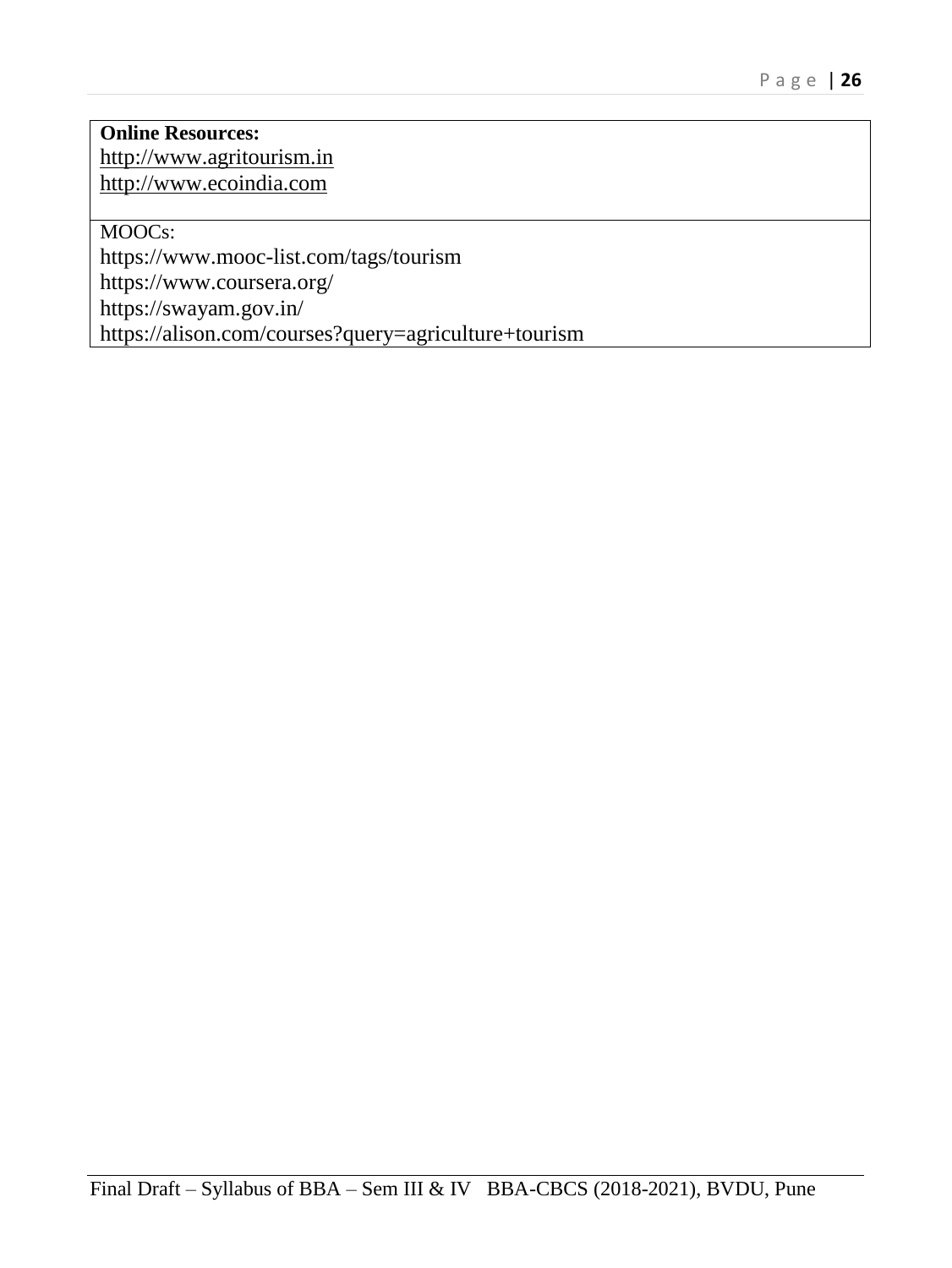#### **BBA CBCS 2018 SEM IV**

#### **401 : Enhancing Personal & Professional Skills**

| $\vert$ Course Code $\vert$ 401 |                                            | <b>Course Type</b>         | <b>SEC</b> |
|---------------------------------|--------------------------------------------|----------------------------|------------|
| <b>Credits</b>                  | $\sqrt{1 + 1}$ Four. (Theory – 3, Lab – 2) | <b>Examination Pattern</b> | <b>CCA</b> |

#### **Course Objectives:**

Students will be able

- To understand the importance of soft skills and personality development
- to learn how to build personality
- To stress upon the importance of time management
- -

### **Learning Outcomes:**

Students will be able

- to identify their strengths and weaknesses and be motivated to work upon them
- to Speak with clarity and confidence, thereby enhancing their employability skills.
- Identify his/her creative self, and express effectively the same

### **Unit 1: Introduction to Soft Skills ( 12 hours)**

Skills to Master : Meaning and importance of soft skills, Types of soft skills, Social skills, thinking skills, exhibiting and identifying soft skills, improving soft skills. Self Discovery: SWOT Analysis, JOHARI WINDOW, Developing positive attitude, Examples of positive attitudes, positive attitude and its results, Examples of negative attitudes , Negative attitude and its results.

*Exercise: Top 60 soft skills, Measure your soft skills.*

### **Unit 2: Art of Speaking( The Voice)** : **( 14 hours)**

Importance of voice clarity, Art of public speaking, Modulation, Intonation, Inflection, How to Overcome stage fear. Importance and benefits of public speaking. telephone speaking skills.

*Exercise: Extensive exercise to be performed in class room speaking with necessary inputs on grooming, voice modulation eye-contact and consistency.*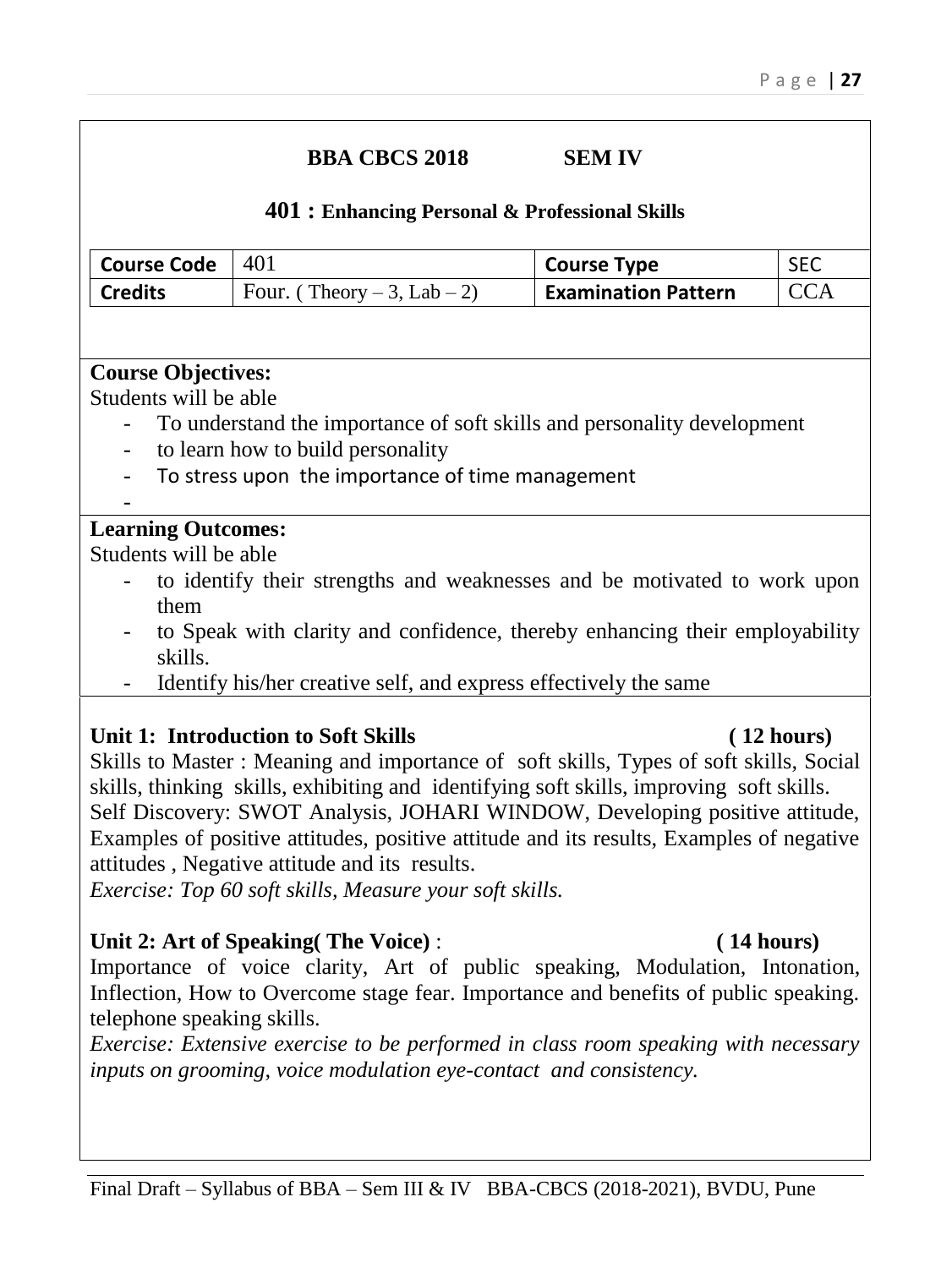## Unit3: Etiquette and Mannerism: **(12 hours)**

Introduction: Manners and etiquette, practicing good manners, Professional manners: Social skills, interacting with people. Politeness and amicability, sportiveness, valuing time, respectfulness, Mobile manners, Table etiquettes.

Professionaletiquettes: Etiquettes at meeting, dining.

TechnologyEtiquettes: Phone, Email, Social media, Video conferencing, Web interviews.

Business Correspondence: Writing business letters, Memos, placing orders, Invoice, quotations. Exercise: Writing letters.

## *Exercise :Analytical questions on etiquettes.*

## **Unit 4: Stress and Time Management**: **( 10 hours)**

Stress Management: Identify the stress source, signs of stress, behavior identified Time Management: The 80:20 rule. Take a good look at the people around you. Sense of time management, Three secrets of time management,

Effective scheduling : Grouping of activities, Five steps to successful time management.Overcoming procrastination and time management tips for students. *Exercise*: Test your time management skills.

## **Unit 5: Team Building and Team work**: **( 12 hours)**

Introduction: Aspects of team building- skills needed for teamwork –A model of team building. Team Vs. Group. Characteristics of effective team. Role of team leader, Inter group collaboration, factors shaping inter-group collaboration. *Exercise*: Test your teamwork skills.

## **Reference Books :**

- 1. Dr. K . Alex: Soft skills, S. Chand
- 2. Gajendrasingh Chauhan, Sangeeta Sharma ,Soft Skills , Wiley.
- 3. Covey Steven,Seven Habit of Highly Effective Teens , New York, Fireside Publishers, 1998.
- 4. Carnegie Dale, How to win Friends and Influence People, New York: Simon & Schuster, 1998.
- 5. Thomas A Harris,I am ok, You are ok, New York Harper and Row, 1972
- 6. Daniel Coleman, Emotional Intelligence , Bantam Book, 2006
- 7. Jack Canfield , The Success Principles.
- *8. De. Bono E. "Lateral Thinking".*
- *9. Kelley T, Kelley D. "Creative confidence Unleashing the creative potential within all of us."*

P a g e | **28**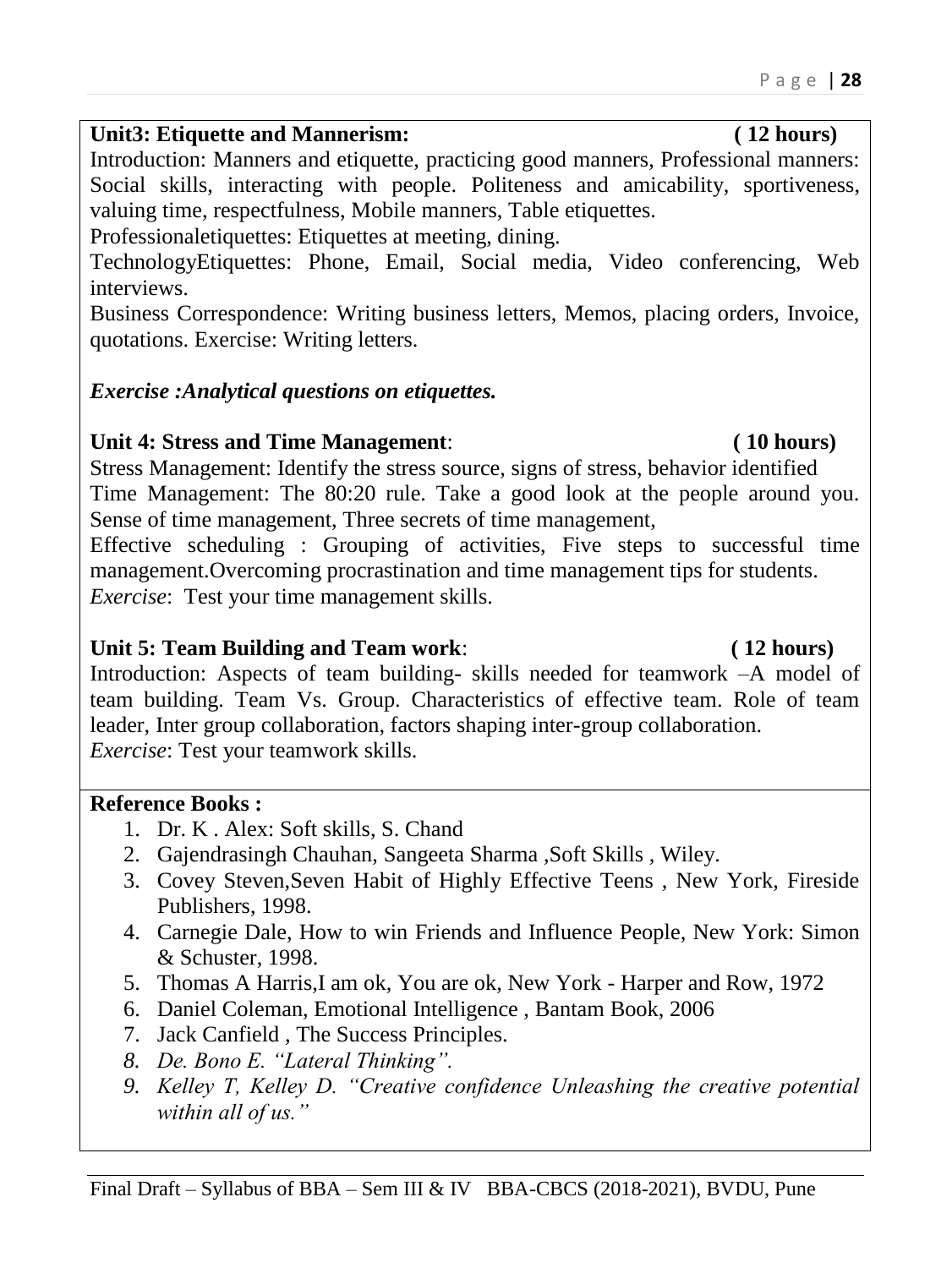#### **Website for Online courses:**

[https://www.bvrit.ac.in/Freshman\\_Lab\\_Manuals/Professional%20Skills%20&%20Pe](https://www.bvrit.ac.in/Freshman_Lab_Manuals/Professional%20Skills%20&%20Personality%20Development%20Lab/Professional%20Skills%20and%20Personality%20Development(PSPD).pdf) [rsonality%20Development%20Lab/Professional%20Skills%20and%20Personality%2](https://www.bvrit.ac.in/Freshman_Lab_Manuals/Professional%20Skills%20&%20Personality%20Development%20Lab/Professional%20Skills%20and%20Personality%20Development(PSPD).pdf) [0Development\(PSPD\).pdf](https://www.bvrit.ac.in/Freshman_Lab_Manuals/Professional%20Skills%20&%20Personality%20Development%20Lab/Professional%20Skills%20and%20Personality%20Development(PSPD).pdf)

[https://www.learningtree.com/courses/297/personal-skills-training-for-professional](https://www.learningtree.com/courses/297/personal-skills-training-for-professional-excellence/)[excellence/](https://www.learningtree.com/courses/297/personal-skills-training-for-professional-excellence/)

### **MOOCs**:

[https://onlinecourses.nptel.ac.in/noc17\\_hs11/preview](https://onlinecourses.nptel.ac.in/noc17_hs11/preview)

<https://www.coursera.org/specializations/wharton-success>

<https://alison.com/courses/personal-development>

[https://www.learningtree.com/courses/297/personal-skills-training-for-professional](https://www.learningtree.com/courses/297/personal-skills-training-for-professional-excellence/)[excellence/](https://www.learningtree.com/courses/297/personal-skills-training-for-professional-excellence/)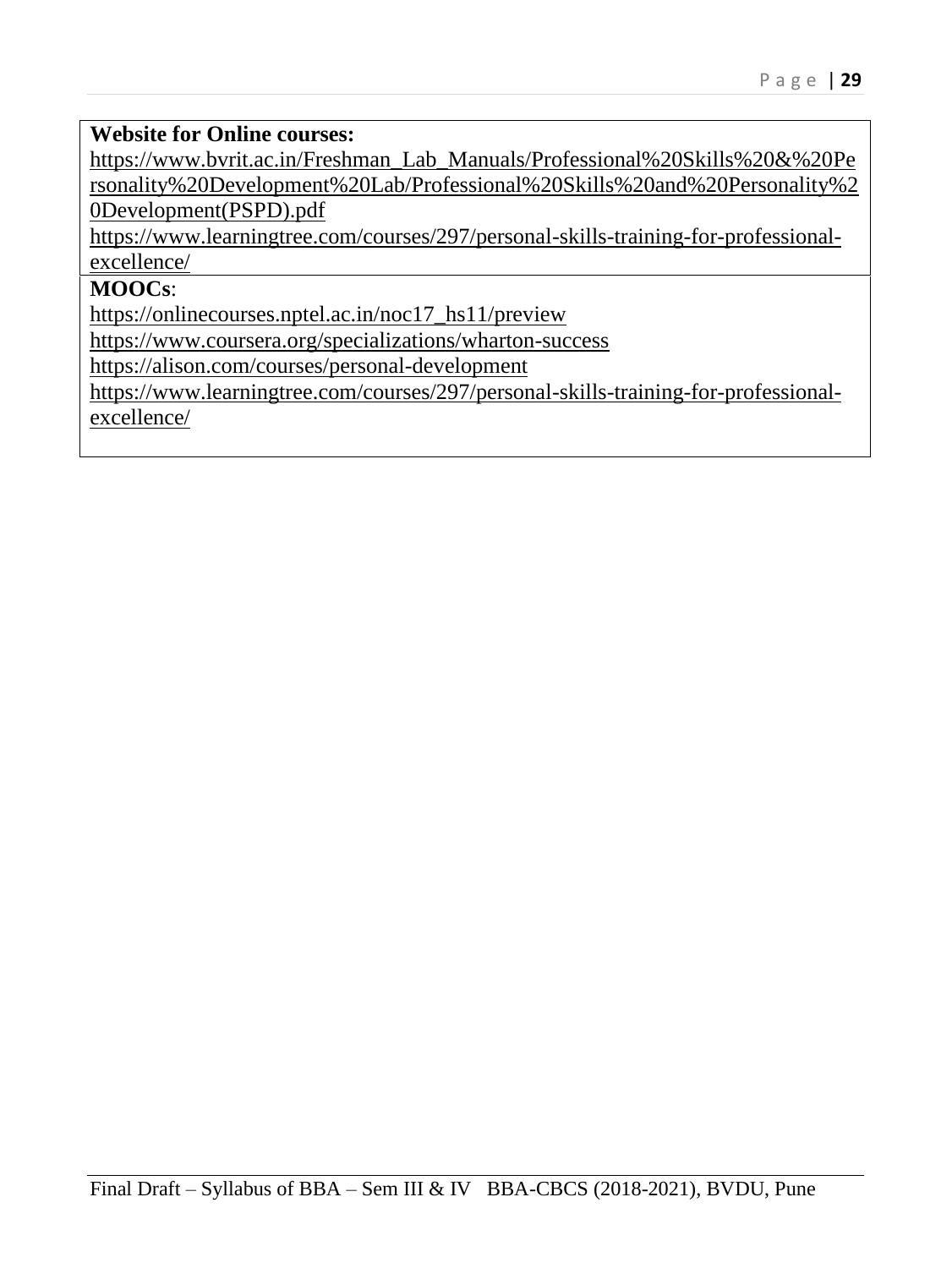### **BBA CBCS 2018 SEM IV 402: Human Resource Management**

| Course Code $ 402 $ |       | <b>Course Type</b> | Core Course      |
|---------------------|-------|--------------------|------------------|
| <b>Credits</b>      | Four. | Examination        | $UE + IA: 60:40$ |
|                     |       | Pattern            |                  |

Course Objectives:

- To help students understand the basic elements of Human Resource Management
- To facilitate the students to acquire the specific knowledge and skills associated with human resource management in organizations.

Learning Outcomes:

The course will prepare the students to understand and perform the essential functions of human resource management in organizations.

Unit 1:  $(12 \text{ hours})$ 

**Human Resource Management (HRM) :** Definition, Nature, Scope, Functions and Objectives of HRM, Organization and functions of HR Department. Changing environment of HRM – globalization, cultural environment, technological advances. HRM issues in Indian organization, Strategic HRM – case of TATA.

Unit 2: **Contract 2: Contract 2: Contract 2: Contract 2: Contract 2: Contract 2: Contract 2: Contract 2: Contract 2: Contract 2: Contract 2: Contract 2: Contract 2: Contract 2: Contract 2: Con Human Resource Planning (HRP) :** Importance and benefits of HRP**,** Steps in Human resource planning process, Factors affecting HRP, Job analysis, job description and job specification, Job Analysis – importance and methods, Job Design – meaning, steps and benefits, Factors Affecting Job Design.

Unit 3: **12 hours** (12 hours) **Recruitment and Selection: Recruitment -** meaning**,** Recruitment Process, Sources of Recruitment, Outsourcing, Selection Process – meaning and steps, Tests, Interviews, assessment centres, Placement of personnel.

**Unit 4:** (10 hours)

**Induction and Training** : meaning, objective and purpose of induction, Training – need for training, benefits of training, identification of training needs, Methods of training.

**Unit 5:** ( 14 hours)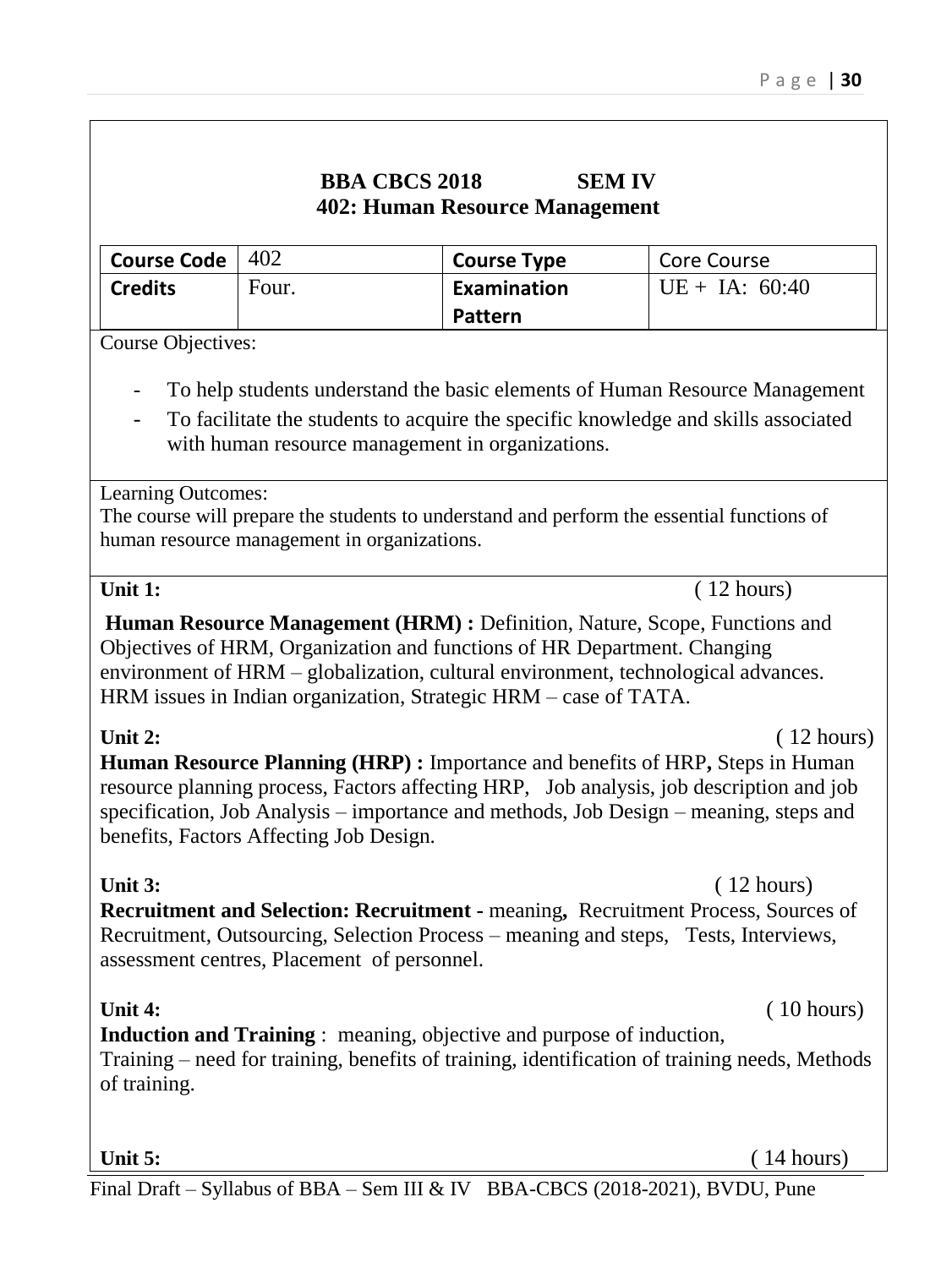**Performance Appraisal:** Performance Appraisal – meaning, definition, objectives, methods and limitations of performance appraisal, Job Evaluation – concept, objectives and procedures of job evaluation.

#### **Reference Books :**

1) V. S. P. Rao, Human Resource Management

2) Dwivedi R. S., Managing Human Resources and Personnel Management in India Enterprises,

Galgotia Publishing Company

- 3) Clarke Liz, The Essence of Change, Prentice Hall of India Pvt. Ltd., 1997
- 4) Dessler G., Human Resource Management, Pearson Education Pvt. Ltd.
- 5) Stephen Robbins, The Management of Human Resource Management

#### **Online Resources:**

<https://www.coursera.org/specializations/human-resource-management> <https://www.humanresourcesedu.org/what-is-human-resources> <https://fiuonline.fiu.edu/.../online.../master-of-science-in-human-resources-manageme> <https://www.slideshare.net/Farrah1978/job-analysis-job-design-job-specification>

#### MOOC<sub>S</sub>:

https://www.class-central.com › Coursera.

<https://www.coursera.org/specializations/human-resource-management>

https://www.my-mooc.com/.../mooc/managing-human-resources-hospitality-hkpolyux.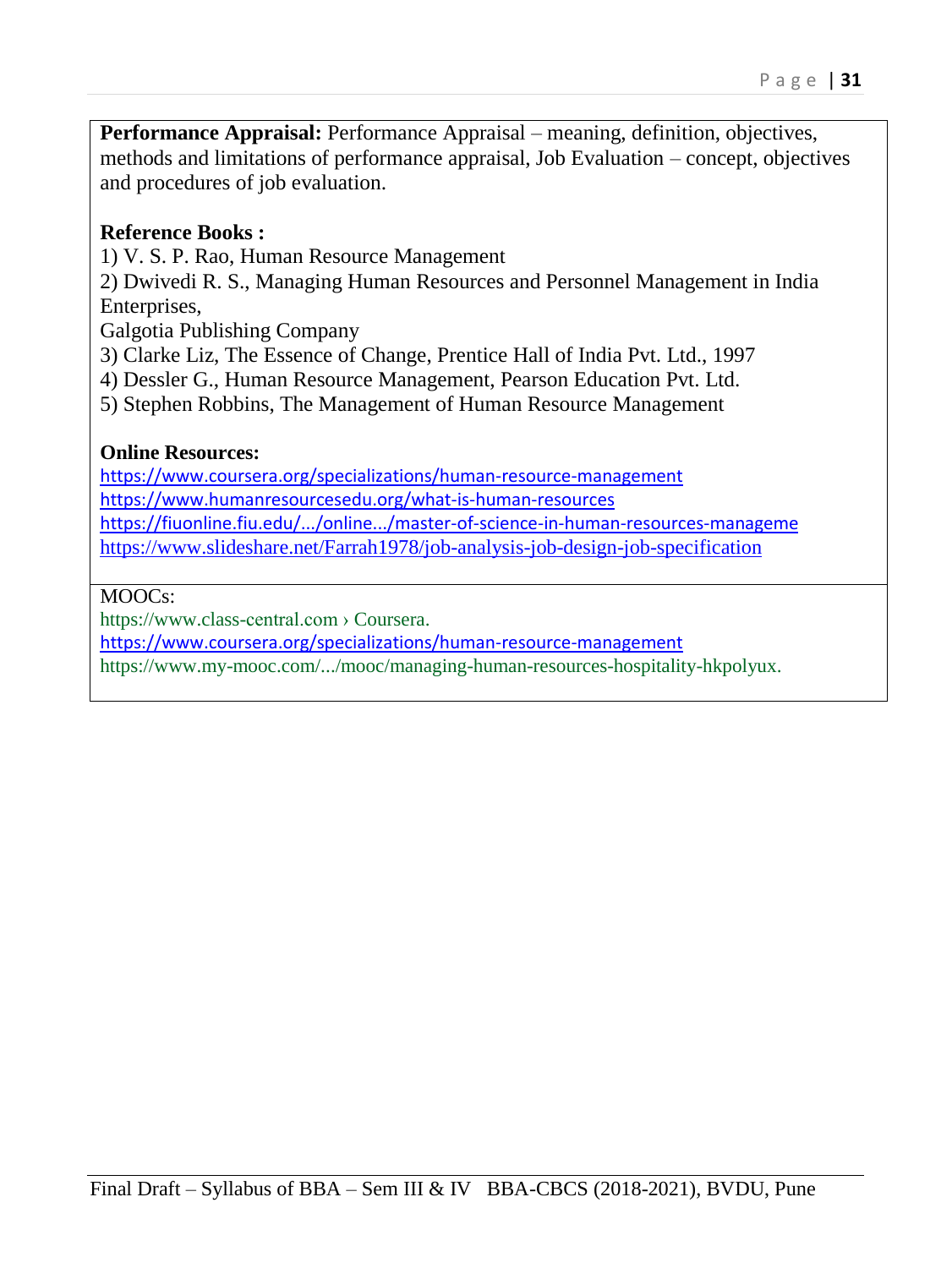| <b>BBA CBCS 2018</b> | <b>SEM IV</b> |
|----------------------|---------------|
|----------------------|---------------|

#### **403: International Business**

| <b>Course</b><br>Code | 403   | <b>Course Type</b>         | Core Course      |
|-----------------------|-------|----------------------------|------------------|
| <b>Credits</b>        | Four. | <b>Examination Pattern</b> | $UE + IA: 60:40$ |

#### **Course Objectives:**

- To acquaint the student with emerging issues in international business
- To study the impact of international environment on foreign market operations of a firm

#### **Learning Outcomes:**

 Students will be able to understand and apply the concepts of international business to current global development issues.

#### **Unit 1 : International Business Environment**

- Nature, Definition of International Business
- Theories of International Trade / Mercantilism Ricard's Theory / Smith Theory, Heckscher-Ohlin Theory / Porters Model
- Role of culture in business environment

#### **Unit 2 : Foreign Trade:**

- Balance of Trade
- Balance of Payments

#### **Unit 3 : Foreign Exchange Market**

- Meaning of Exchange rate
- Determination of Exchange rate Fixed, Flexible and Managed

#### **Unit 4 : International Financial Institutions**

- International Monetary Fund  $(IMF)$  Objectives and functions.
- World Bank Objective and Functions

#### **Unit 5 : India's Foreign Trade**

- Composition and direction of India's Foreign Trade
- Current Foreign Trade Policy of India.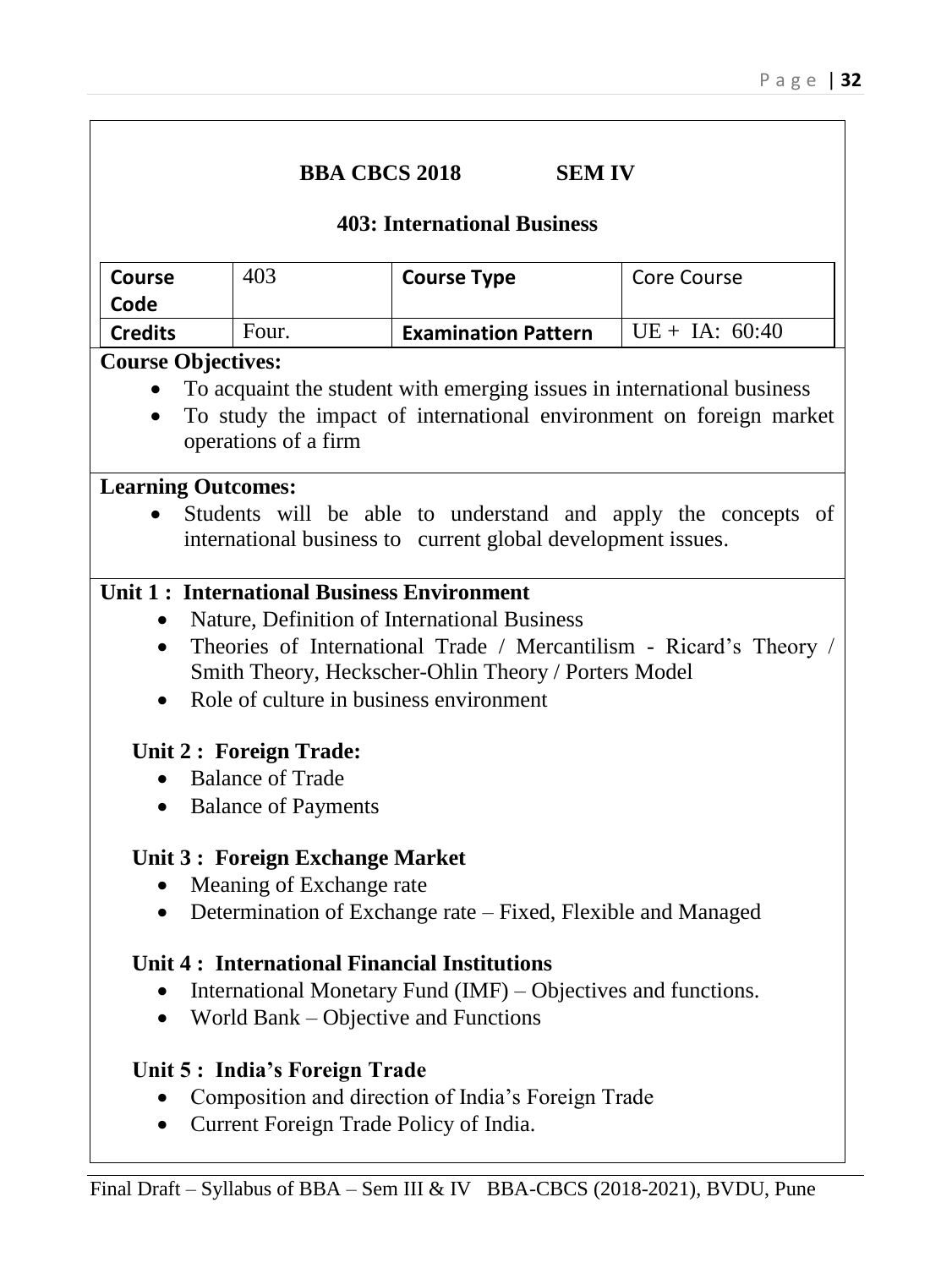#### **Reference Books :**

- 1) Miltiades Chacholiades, International Economics, McGraw Hill Publishing Co., New York, 1990
- 2) W. Charles Sawyer and Richard L. Sprinkle, International Economics, Prentice Hall of India Pvt. Ltd.
- 3) M. L. Jhingan, International Economics, Vrinda Publications, Delhi,
- 4) Charles Hill, Arun Kumar Jain, International Business, Competing in the Global Market Place, Tata McGraw Hill, New Delhi, 2008

#### **Online Resources:**

<https://internationalaffairsresources.com/intlbus.html> <https://www.bestcolleges.com/resources/international-business/>

#### MOOCs:

<https://www.mooc-list.com/course/international-business-i-coursera>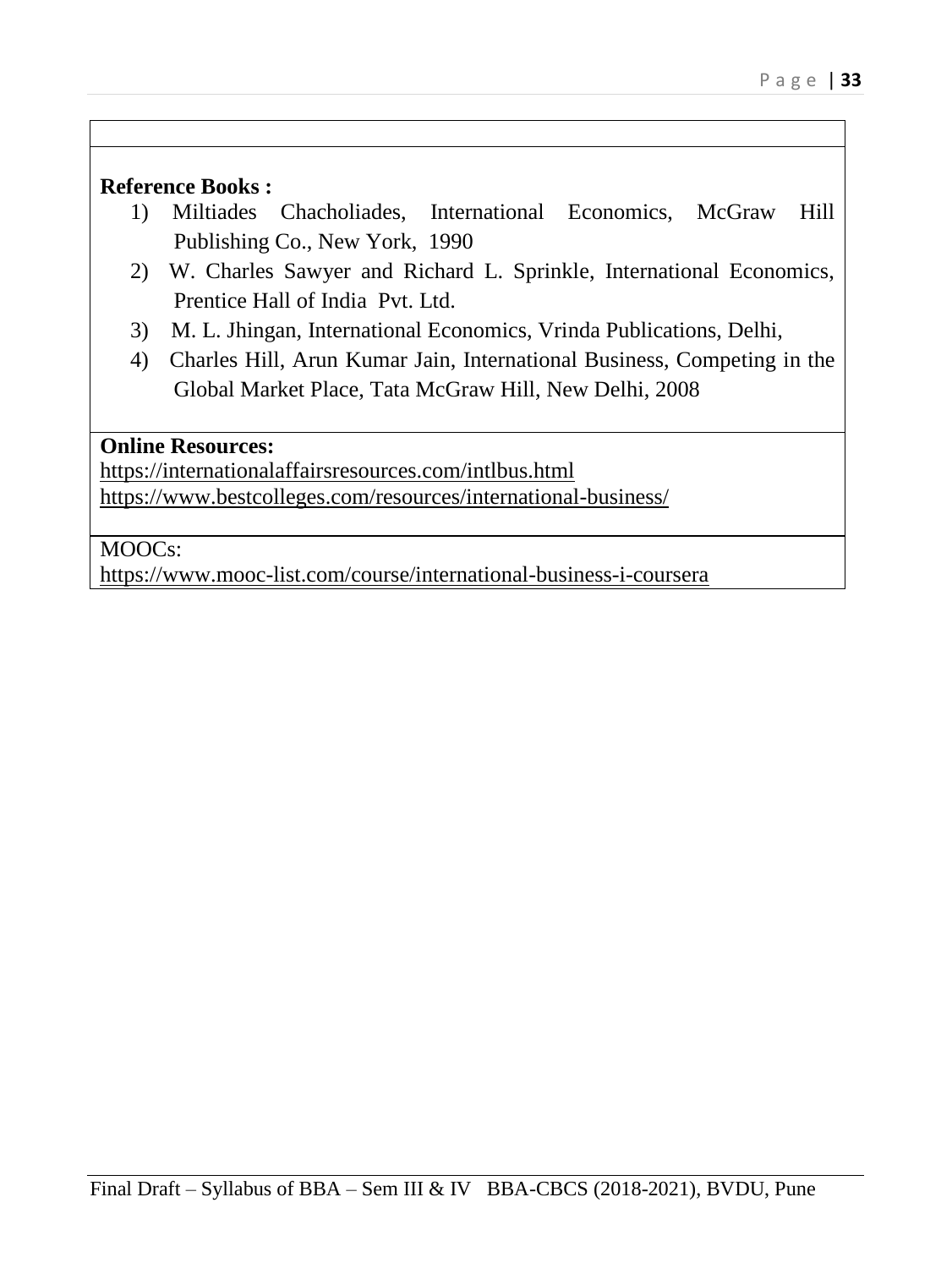**BBA CBCS 2018 SEM IV**

| <b>Course</b><br>Code | 404   | <b>Course Type</b>         | Core Course       |
|-----------------------|-------|----------------------------|-------------------|
| <b>Credits</b>        | Four. | <b>Examination Pattern</b> | $ UE + IA: 60:40$ |

#### **Course Objectives:**

- To give the learner an understanding of the basic techniques and tools of business research.
- To provide an exposure to the learners about business research which they are expected to possess when they enter the industry as practitioners.

#### **Learning Outcomes:**

Learner will be able to understand and apply the steps involved in a research project. Students will be able to know the skill of writing a research report.

#### **Unit I: Introduction to Business Research (12hours)**

Nature and Scope of Research, Definition, objectives and types of business research, Role of Research in decision making. Steps of the Research process, Steps in Problem Formulation, writing the research proposal – objectives, hypothesis, methodology, time frame.

#### Unit II: Research designs (12hours)

Research Design: importance and types - Exploratory, Descriptive, Causal. Sampling – need and importance of sampling, Sampling techniques, representative sample,

#### **Unit III: Data Sources (12hours)**

Secondary Data - Advantages & Disadvantages, Criteria for evaluating secondary sources, Primary Data Collection: Comparison of different methods of collecting primary data, Observation, interviews – personal and telephone, questionnaire – self administered, mail, email, Qualitative Research Tools: in-Depth Interviews, focus groups and projective techniques; Surveys.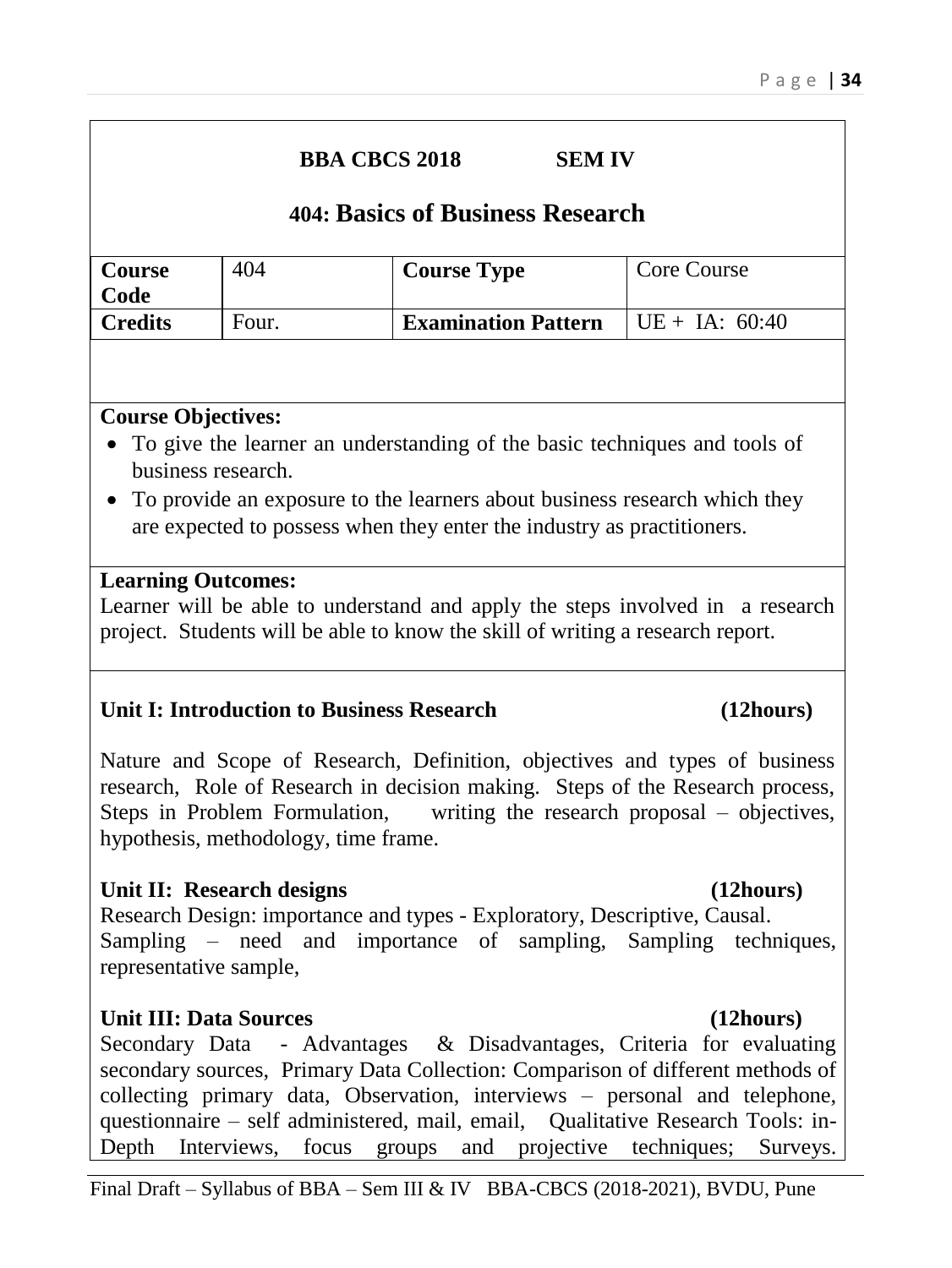Measurement: Scales of Measurement -Nominal, Ordinal, Interval and Ratio. Questionnaire – form & design.

### **Unit IV: Data Analysis (12hours)**

Data Analysis – Basic data analysis - frequency distribution, Diagrammatic and Graphic representation, concept of univariate, bivariate and multivariate analysis.

#### Unit V: Report Writing (12 hours)

Types of reports, steps in Writing Reports , Format of a good report, Precautions in report writing.

### **Reference Books :**

- 1. Cooper & Schindler: Business Research Methods McGraw-Hill Education,
- 2. Aaker, Kumar, Day Marketing Research. Wiley.
- 3. Gupta Kirti, Research Methodology Tools and Techniques, Nirali Prakashan.

### **Online Resources:**

[https://edisciplinas.usp.br/pluginfile.php/2317618/mod\\_resource/content/1/BLOC](https://edisciplinas.usp.br/pluginfile.php/2317618/mod_resource/content/1/BLOCO%202_Research%20Methods%20The%20Basics.pdf) [O%202\\_Research%20Methods%20The%20Basics.pdf](https://edisciplinas.usp.br/pluginfile.php/2317618/mod_resource/content/1/BLOCO%202_Research%20Methods%20The%20Basics.pdf)

[http://www.sociology.kpi.ua/wp-content/uploads/2014/06/Ranjit\\_Kumar-](http://www.sociology.kpi.ua/wp-content/uploads/2014/06/Ranjit_Kumar-Research_Methodology_A_Step-by-Step_G.pdf)

[Research\\_Methodology\\_A\\_Step-by-Step\\_G.pdf](http://www.sociology.kpi.ua/wp-content/uploads/2014/06/Ranjit_Kumar-Research_Methodology_A_Step-by-Step_G.pdf)

[http://edutechwiki.unige.ch/en/Research\\_methodology\\_resources](http://edutechwiki.unige.ch/en/Research_methodology_resources)

<http://rmit.libguides.com/researchmethods>

[https://study.com/academy/lesson/research-methodology-approaches-techniques](https://study.com/academy/lesson/research-methodology-approaches-techniques-quiz.html)[quiz.html](https://study.com/academy/lesson/research-methodology-approaches-techniques-quiz.html)

### **MOOCs:**

<https://www.coursera.org/learn/research-methods>

<https://www.class-central.com/tag/research%20methods>

[https://www.openlearning.com/accounts/login/?force=1&redirectTo=/courses/enr](https://www.openlearning.com/accounts/login/?force=1&redirectTo=/courses/enrol/?activationCode=&course=courses/introduction-to-research-methodology&inviteData=&cohortName=&redirected=True&enrol=1) [ol/?activationCode=&course=courses/introduction-to-research-](https://www.openlearning.com/accounts/login/?force=1&redirectTo=/courses/enrol/?activationCode=&course=courses/introduction-to-research-methodology&inviteData=&cohortName=&redirected=True&enrol=1)

[methodology&inviteData=&cohortName=&redirected=True&enrol=1](https://www.openlearning.com/accounts/login/?force=1&redirectTo=/courses/enrol/?activationCode=&course=courses/introduction-to-research-methodology&inviteData=&cohortName=&redirected=True&enrol=1)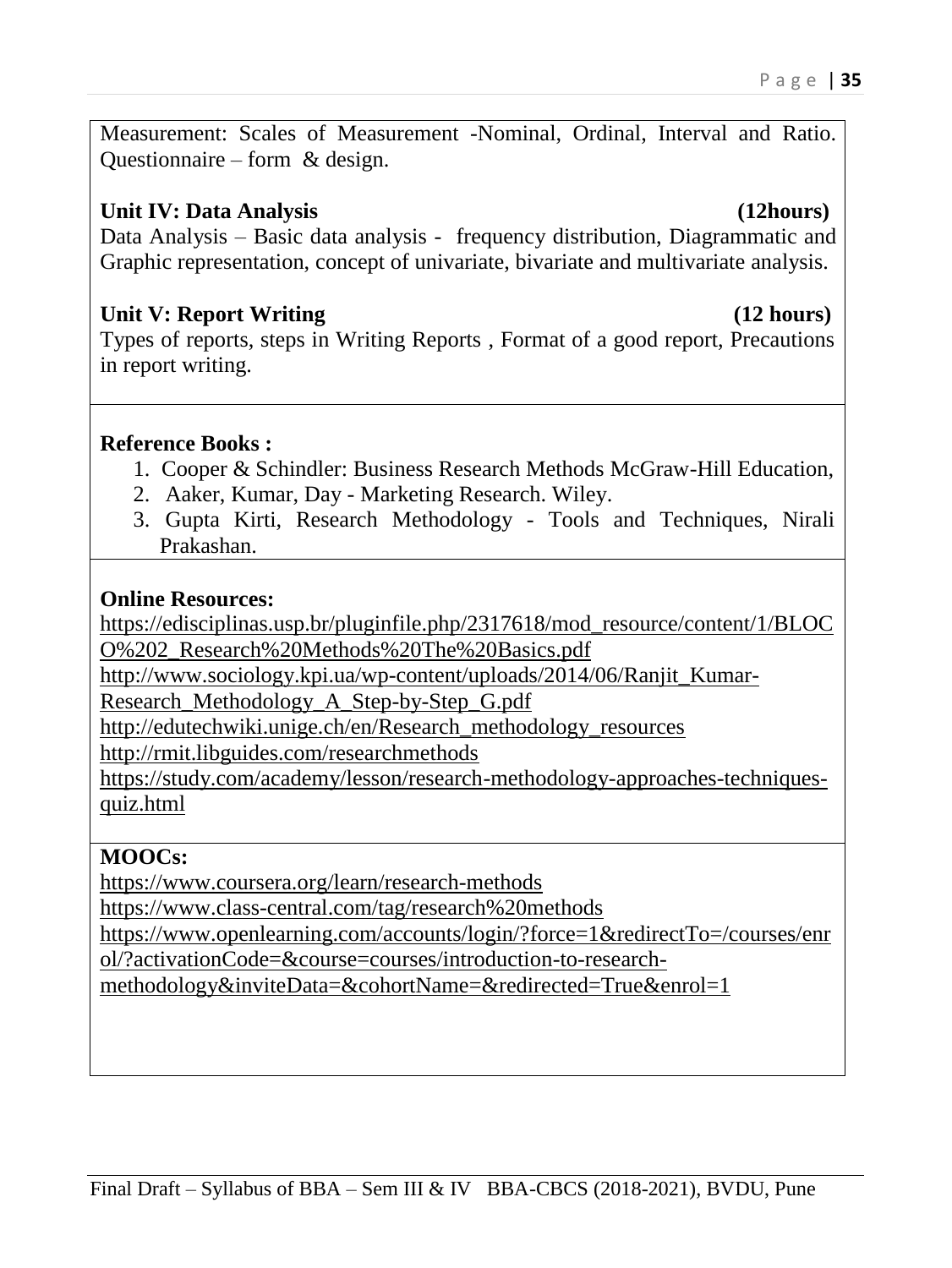#### **BBA CBCS 2018 SEM IV**

### **405: Business Laws**

| <b>Course</b><br>Code | 405   | <b>Course Type</b>                                             | <b>AECC</b> |
|-----------------------|-------|----------------------------------------------------------------|-------------|
| Credits               | Four. | <b>Examination Pattern</b> $  \text{ UE } + \text{ IA}: 60:40$ |             |

#### **Course Objectives:**

To educate the students about the different laws related to business

#### **Learning Outcomes:**

Student will be able to understand the importance and relevance of the various laws related to business

#### **Unit I:**

The Indian Contract Act 1872: Meaning and Essentials of contract; Kinds of contract-Based on: validity, formation & performance, law relating to offer and acceptance, consideration, competency to contract, free consent, Void agreements, performance of contracts, discharge of contracts, breach of contracts and quasi contract, Special contracts: contract of indemnity and guarantee, bailment and pledge, and agency.

#### **Unit II:**

Sale of Goods Act 1930: Sale and agreement to sell, implied conditions and warranties,

sale by non-owners, rights of unpaid seller.

Negotiable Instruments Act 1881:

Meaning of negotiable instruments, type of negotiable instruments, promissory note, bill of exchange, cheque.

#### **Unit III:**

The Companies Act 2013:

Meaning and types, Incorporation, Memorandum & Articles of association, Prospectus, Issue of shares and bonus shares, rights issue, sweat equity, role of directors, share qualification, company meetings.

The Limited Liability Partnership Act 2008:

Meaning and nature of limited partnership, formation, partners & their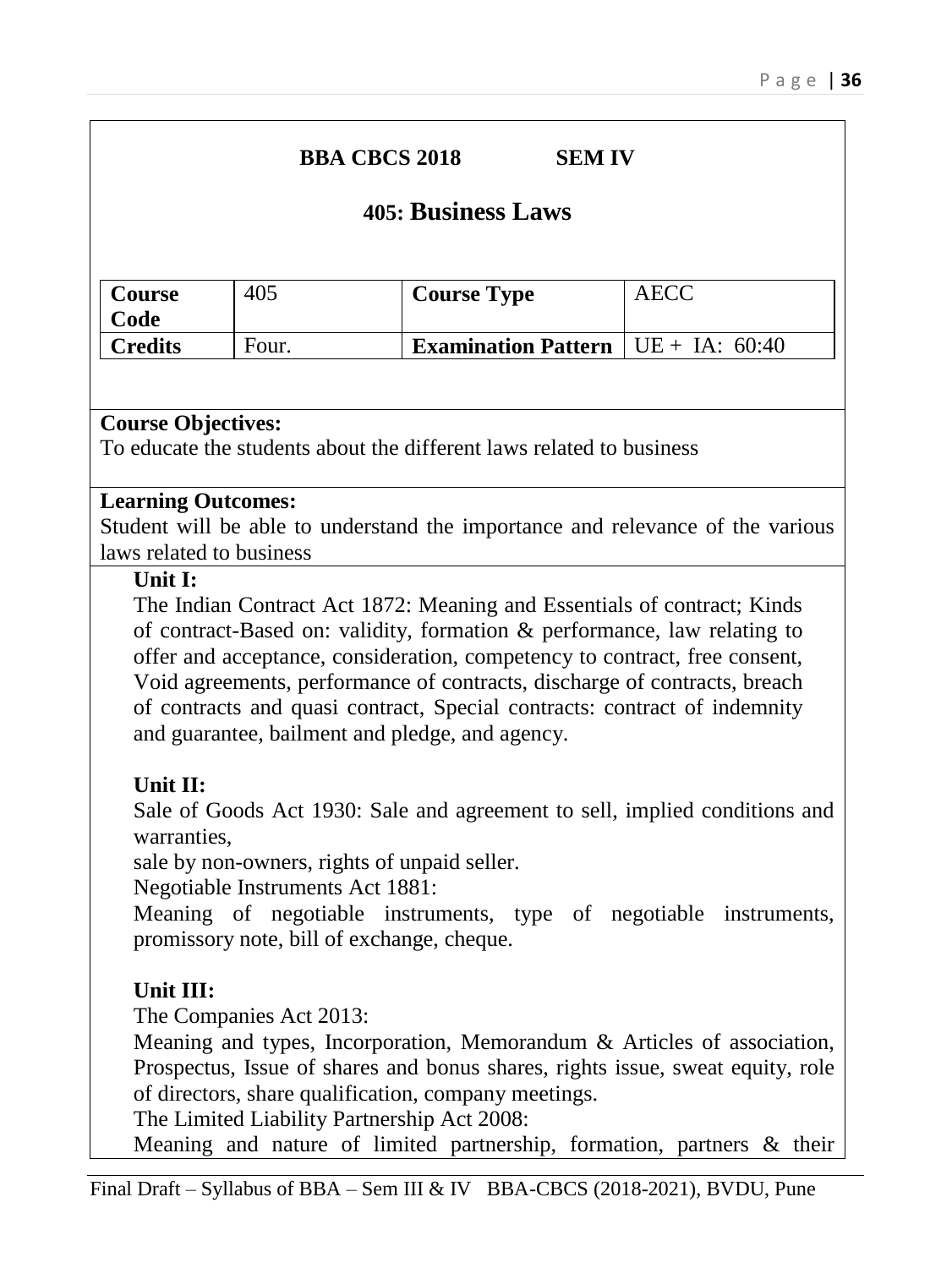relations, extent and limitation of liability.

#### **Unit IV:**

Consumer Protection Act 1986:

Objectives and machinery for consumer protection, defects and deficiency removal, rights of consumers.

### **Unit V:**

The Right to Information Act 2005:

Salient features and coverage of the act, definition of terms information, right, record, public authority; obligations of public authorities, requesting information and functions of PIO.

#### **Reference Books :**

- 1. M.C.Kucchal: Business Law/Mercantile Law, VikasPublishing.House (P) Ltd.
- 2. M.C.Kucchal,&VivekKucchal: Business Legislation for Management, Vikas Publishing House (P) Ltd.
- 3. Dr. G. K. Kapoor & Sanjay Dhamija: Company Law and Practice-A comprehensive textbook on Companies Act 2013, latest edition, Taxmann.
- 4. Avtar Singh: Principle of Mercantile Law, Eastern Book Company Gulshan Kapoor: Business Law, New Age International Pvt Ltd Publishers
- 6. Maheshwari&Maheshwari: Principle of Mercantile Law, National Publishing Trust
- 7. Rohini Aggarwal: Mercantile & Commercial Law, Taxmann.

### **Online Resources:**

<https://www.khanacademy.org/>

### **MOOCs**:

<https://alison.com/en>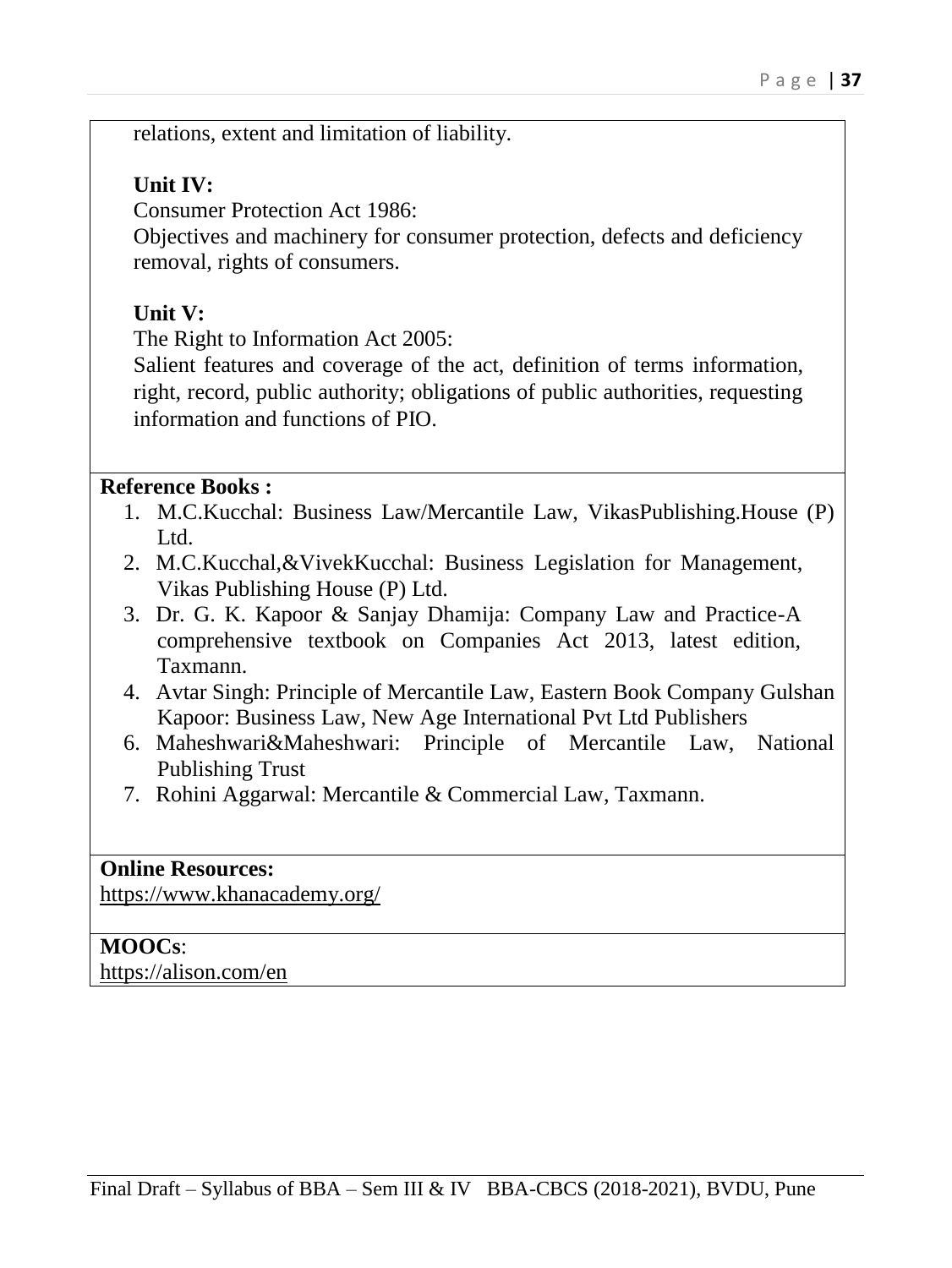## **Generic Electives / Interdisciplinary**

**BBA CBCS 2018 SEM IV**

#### **406: Community Work-IV**

| <b>Course</b>  | 406   | <b>Course Type</b> | <b>GE</b> - Generic Elective / |
|----------------|-------|--------------------|--------------------------------|
| Code           |       |                    | <b>Interdisciplinary</b>       |
| <b>Credits</b> | Three | <b>Examination</b> | $CCA:50$ marks                 |
|                |       | <b>Pattern</b>     |                                |

#### **Course Objectives:**

This course aims to expose the students to social issues and help them Participate in community service through trips/events organized at institute, state level etc and also to Volunteer at events like fundraising activities, fairs, festivals, slums, nonprofit organization etc

- (I) To expose the students towards social reality and role of community development for social upliftment and well being
- (II) To involve students in community work through active involvement and participation

#### **Learning Outcomes:**

Students will be able to know the community needs and understand their role to contribute meaningfully towards community development

#### Unit 1: (8 hrs)

Community work in Food and Nutrition related social concerns ,role of government and NGOs in India

#### Unit 2: (12 hrs)

Community work for old age people and its related social concerns, role of government and NGOs in India

### **UNIT 3: (10 hrs)**

Community work for woman empowerment ,its related social concerns ,role of Govt. and NGOs in in India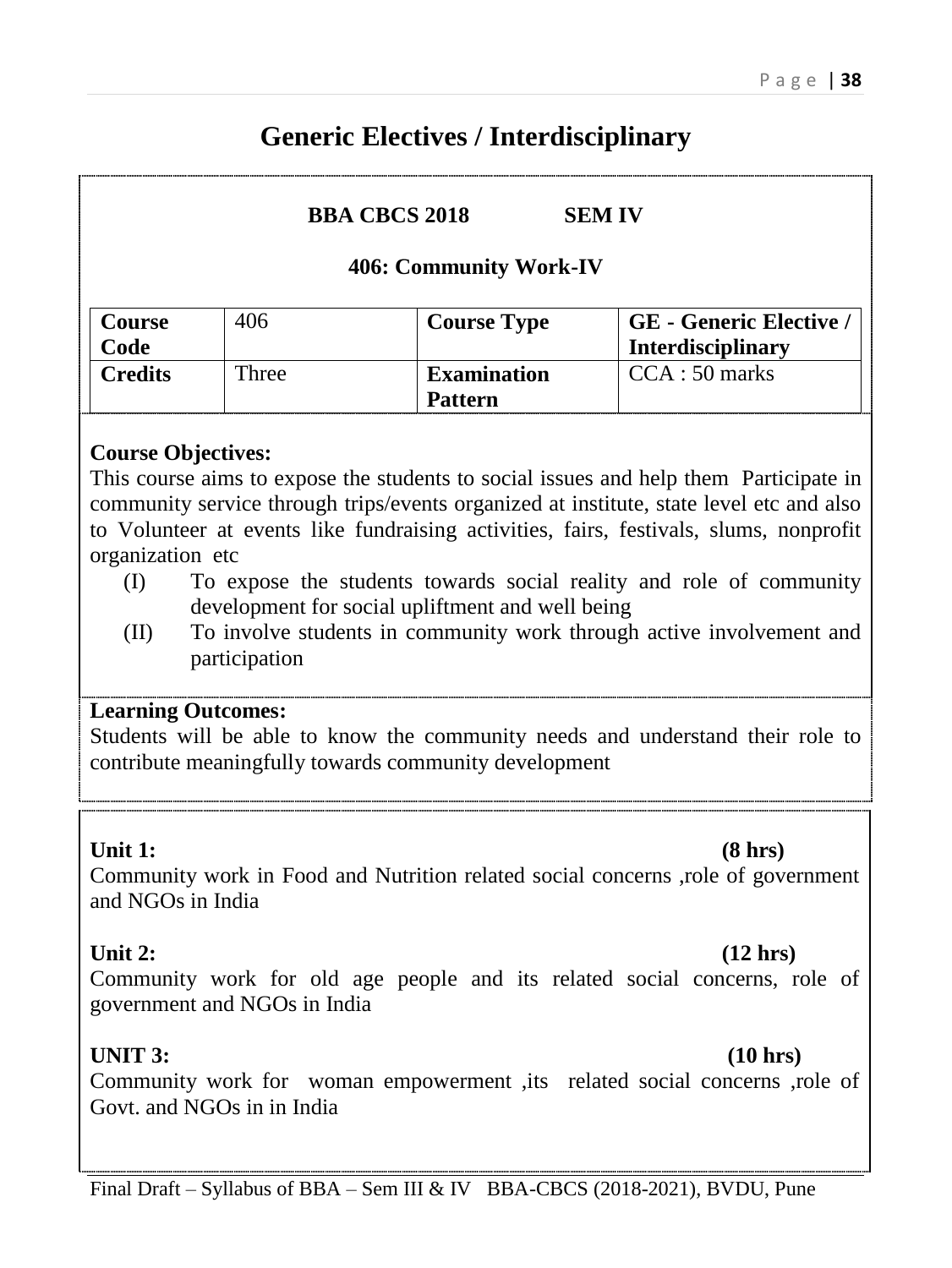#### **COMMUNITY HOURS:**

Participate in community service trips/events organized at institute, state level etc , Volunteer at events like fundraising activities, fairs, festivals, slums, non profit organization etc , Submit a report on a particular type of community involvement undertaken

#### **Reference Books :**

- a. An Introduction to Community Development, Rhonda Phillips, Robert Pittman – 2014
- b. Community Development in Asia and The Pacific, Manohar S. Pawar, 2009,

#### **Online Resources:**

[https://community-wealth.org/sites/clone.community-](https://community-wealth.org/sites/clone.community-wealth.org/files/downloads/tool-enterprise-directory.pdf)

[wealth.org/files/downloads/tool-enterprise-directory.pdf](https://community-wealth.org/sites/clone.community-wealth.org/files/downloads/tool-enterprise-directory.pdf)

<https://www.ahaprocess.com/solutions/community/events-resources/free-resources/>

#### **MOOCs:**

<https://alison.com/course/diploma-in-community-development>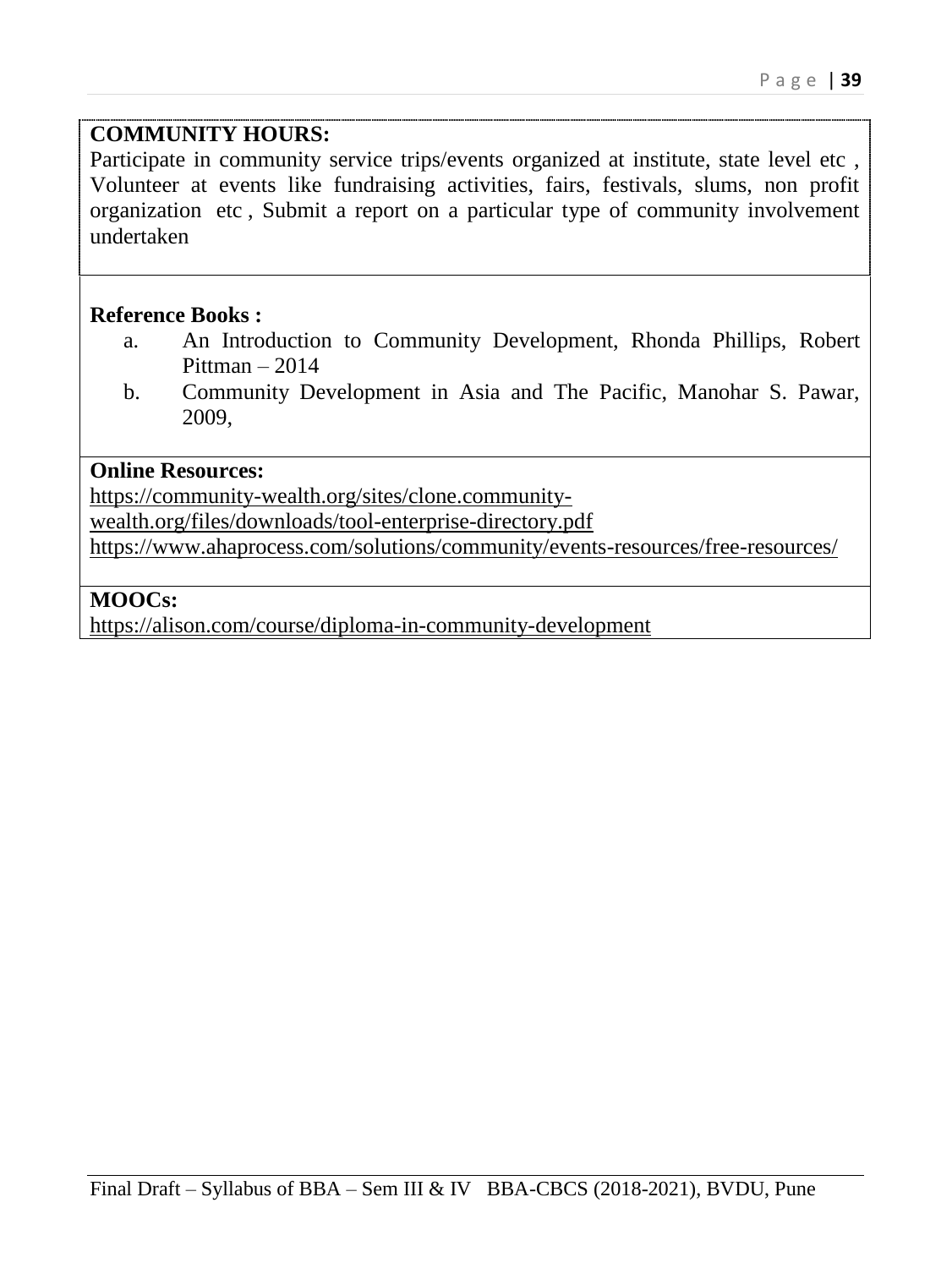### **BBA CBCS 2018 SEM IV**

#### **406: Basics of Taxation**

| Course         | 406   | <b>Course Type</b>                          | <b>GE</b> - Generic Elective / |
|----------------|-------|---------------------------------------------|--------------------------------|
| Code           |       |                                             | <b>Interdisciplinary</b>       |
| <b>Credits</b> | Three | <b>Examination Pattern</b>   CCA : 50 marks |                                |

#### **Course Objectives:**

- 1. To provide a basic knowledge about direct tax system in India
- 2. To provide a basic knowledge about indirect tax system in India.
- 3. To upgrade with the latest amendments in taxation policy of India..

#### **Learning Outcomes:**

- 1. Students will be able to have a basic knowledge about direct tax system in India
- 2. Students will be able to have a basic knowledge about indirect tax system in India.

3. Students will be upgraded and upskilled with the latest amendments in taxation policy of India..

#### **Unit 1: Introduction (5 Lectures)**

Basic concepts: Income, agricultural income, person, assessee, assessment year, previous year, gross total income, total income, maximum marginal rate of tax; Permanent Account Number (PAN) Residential status; Scope of total income on the basis of residential status Exempted income under section 10

### **Unit 2: Direct and Indirect Tax (10 Lectures)**

Income from Salaries; Income from house property, Profits and gains of business or profession; Capital gains; Income from other sources, Deductions from gross total income; Rebates and reliefs Computation of total income of individuals and firms; Tax liability of an individual

Indirect taxes.

#### **Unit 3: Overview of GST. (5 Lectures)**

Overview Of GST: Introduction to GST-Key Concepts – Taxes under GST – Central GST – State GST – Union Territory GST – Integrated GST - Cess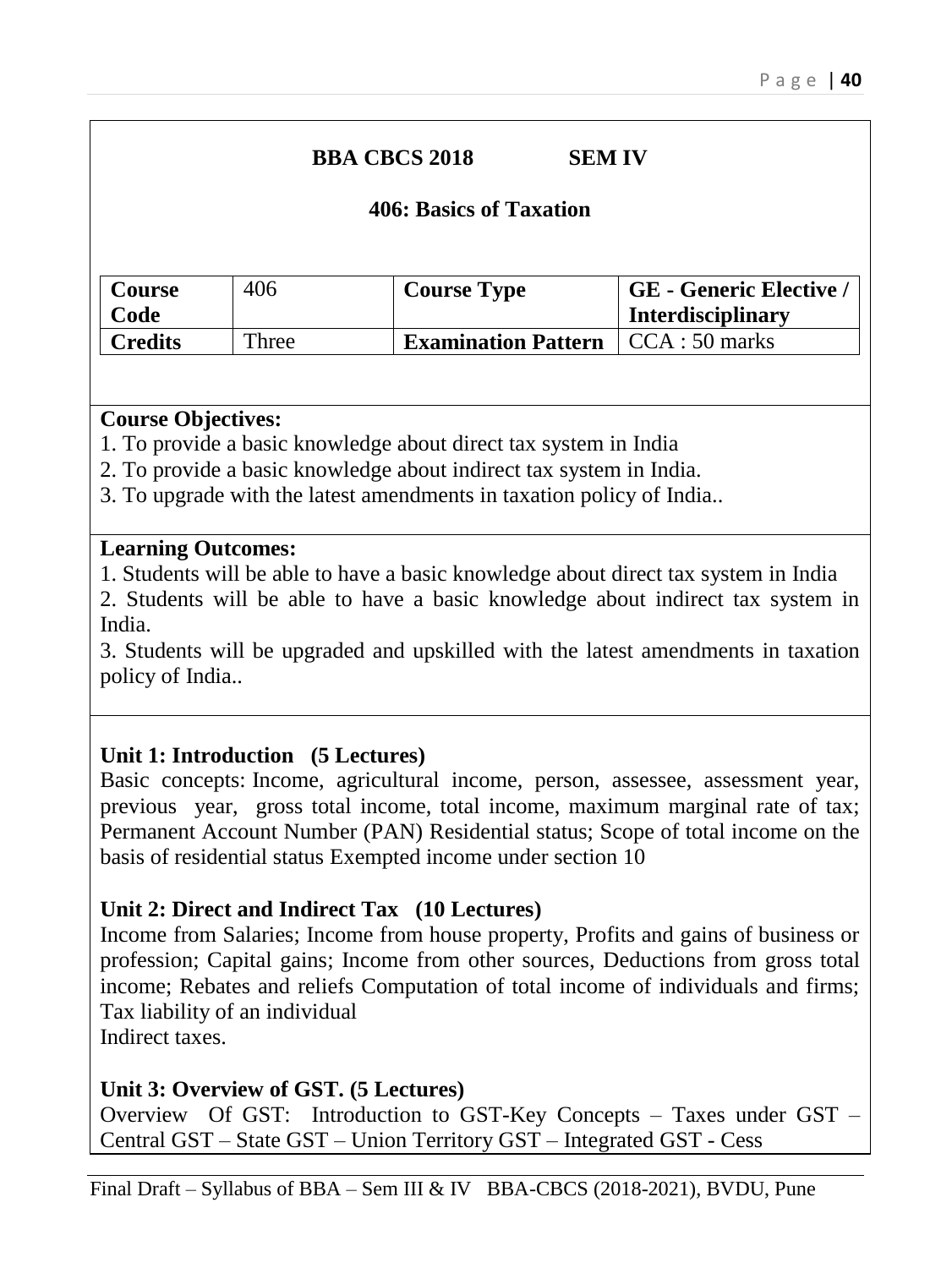#### **Reference Books :**

- 1. Shukla and Grewal: Advanced Accounts. (S. Chand & Co. Ltd. New Delhi)
- 2. Jain and Narang: Advanced Accounts.(Kalyani Publishers, Ludhiana)
- 3. Sr. K. Paul: Accountancy, Volume-I and II.(New Central Book Agency, Kolkata)
- 4. R. K. Lele and Jawaharlal: Accounting Theory (Himalaya Publishers)
- 5. Dr. L. S. Porwal: Accounting Theory (Tata McGraw Hill).
- 6. Robert Anthony, D.F.Hawkins& K.A. Merchant: Accounting Text & Cases (Tata McGrawHill

| <b>Online Resources:</b>                 |
|------------------------------------------|
| 1. https://incometaxindiaefiling.gov.in/ |
| $\vert$ 2. https://www.taxmann.com/#     |
| $\vert$ 3. http://www.gstcouncil.gov.in/ |
| <b>MOOCs:</b>                            |
| Alison                                   |
| Swayam                                   |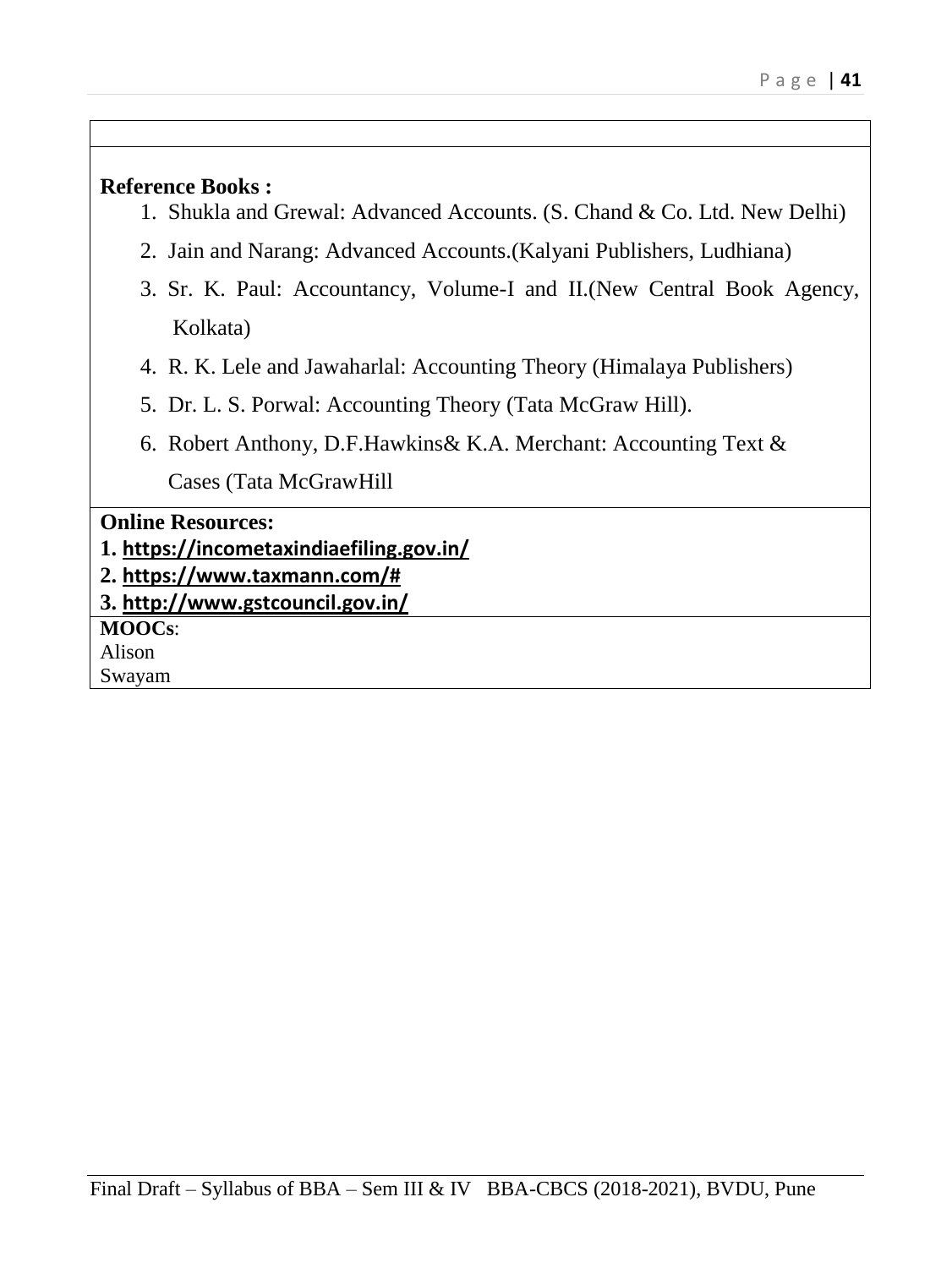## **BBA CBCS 2018 SEM IV**

#### **406: YOGA - I**

| <b>Course</b>  | 406   | <b>Course Type</b> | <b>GE</b> - Generic Elective / |
|----------------|-------|--------------------|--------------------------------|
| Code           |       |                    | <b>Interdisciplinary</b>       |
| <b>Credits</b> | Three | <b>Examination</b> | $CCA:50$ marks                 |
|                |       | <b>Pattern</b>     |                                |

#### **Course Objectives:**

To introduce the practice of yoga and its benefits to students

To impart practices of basic yogic kriyas

#### **Learning Outcomes:**

Students will be able to understand the advantages of Yoga and practice basic yog kriyas

### **UNIT-I**

- i) Origin of Yoga & its brief development.
- ii) Meaning of Yoga & its importance
- iii) Yoga as a Science of Art (Yoga Philosophy).
- iv) Meaning of meditation and its types and principles.

### **UNIT- II**

- i) Classification of Yoga/Types of Yoga
- ii) Hatha Yoga , Raja Yoga, Laya Yoga, Bhakti Yoga, Gyan Yoga, Karma Yoga.
- iii) Asthang Yoga.

### **UNIT -III**

- i) Principles of Yogic Practices.
- ii) Meaning of Asana, its types and principles.
- iii) Meaning of Pranayama, its types and principles.
- iv) Meaning of Kriya its types and principles.
- v) Yogic therapies and modern concept of Yoga
- vi) Naturopathy, Hydrotherapy, Electrotherapy, Messotherapy, Acupressure, acupuncture.